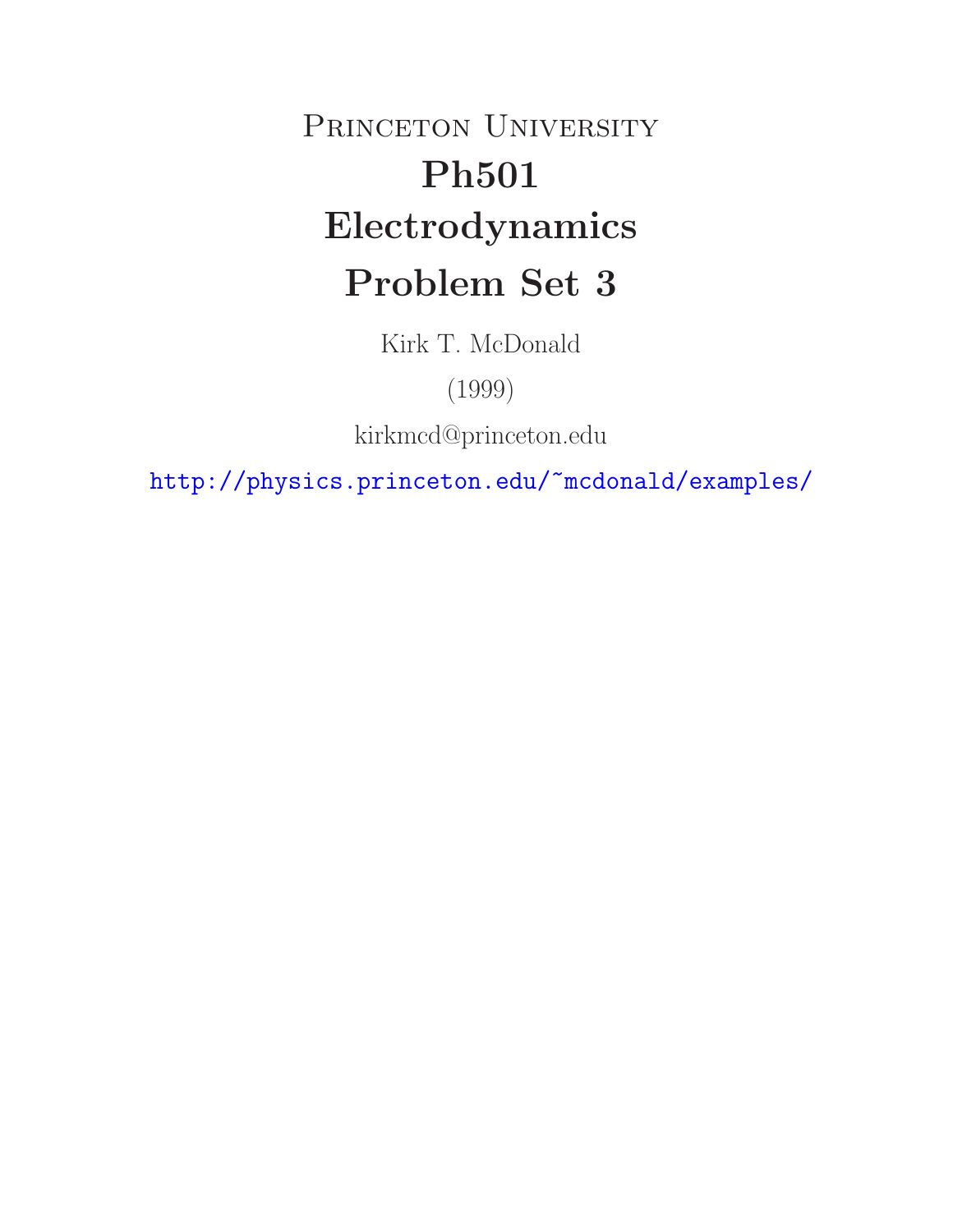1. A grid of infinitely long wires is located in the  $(x, y)$  plane at  $y = 0$ ,  $x = \pm na$ ,  $n =$  $0, 1, 2, \ldots$  Each line carries charge  $\lambda$  per unit length.



Obtain a series expansion for the potential  $\phi(x, y)$ . Show that for large y the field is just that due to a plane of charge density  $\lambda/a$ . By noting that  $\sum_{n=1}^{\infty}$  $n=1$  $\frac{z^n}{n} = -\ln(1-z)$  for z complex or real, sum the series to show

$$
\begin{aligned}\n\phi(x,y) &= -\lambda \left[ \frac{2\pi y}{a} + \ln \left( 1 - 2e^{-2\pi y/a} \cos \frac{2\pi x}{a} + e^{-4\pi y/a} \right) \right] \\
&= -\lambda \ln \left[ 2 \left( \cosh \frac{2\pi y}{a} - \cos \frac{2\pi x}{a} \right) \right].\n\end{aligned} \tag{1}
$$

Show that the equipotentials are circles for small  $x$  and  $y$ , as if each wire were alone.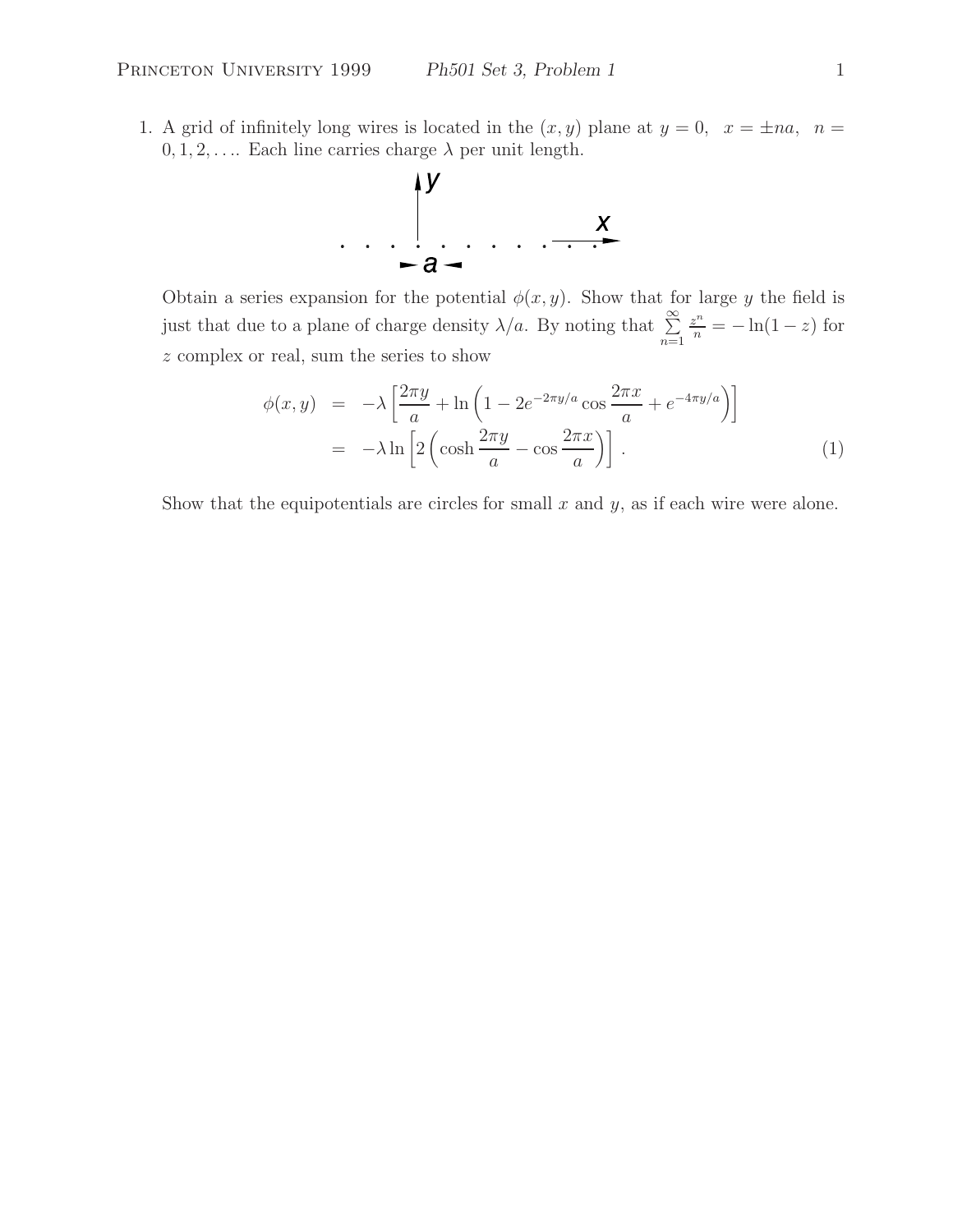2. Two halves of a long, hollow conducting cylinder of inner radius b are separated by small lengthwise gaps, and kept at different potentials  $V_1$  and  $V_2$ .



Give a series expansion for the potential  $\phi(r, \theta)$  inside, and sum the series to show

$$
\phi(r,\theta) = \frac{V_1 + V_2}{2} + \frac{V_1 - V_2}{\pi} \tan^{-1} \left( \frac{2br \sin \theta}{b^2 - r^2} \right)
$$
 (2)

Note that  $\Sigma$  $\overline{n}$  odd  $\frac{z^n}{n} = \frac{1}{2} \ln \frac{1+z}{1-z}$ , and  $Im \ln z = \text{phase}(z)$ .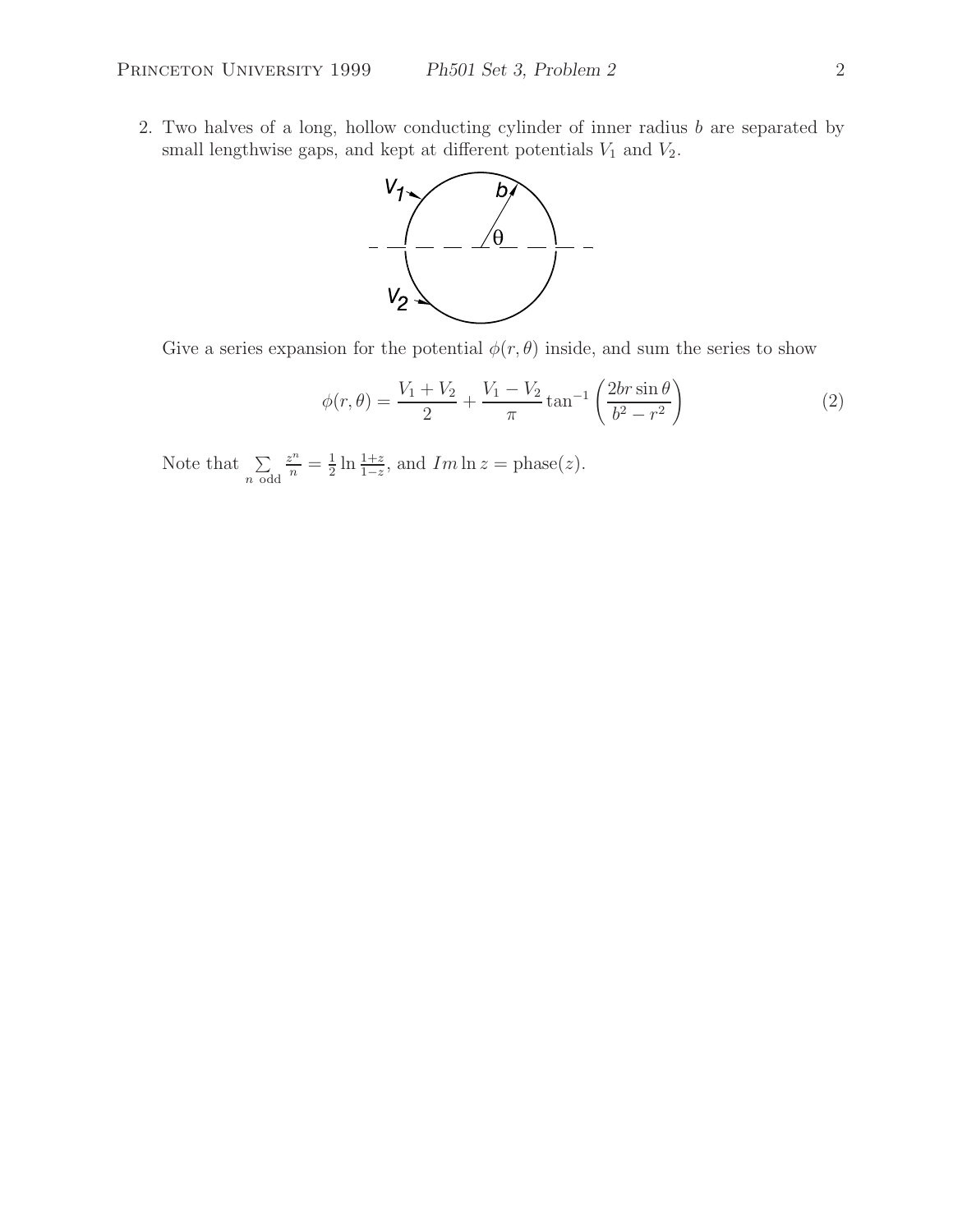3. The two dimensional region  $a < r < b$ ,  $0 \le \theta \le \alpha$  is bounded by conducting surfaces held at ground potential, except for the surface at  $r = b$ .



Give an expression for  $\phi(r, \theta)$  satisfying these boundary conditions.

Give the lowest order terms for  $E_r$  and  $E_\theta$  on the surfaces  $r = a$ , and  $\theta = 0$ .

As an application of the case  $\alpha = 2\pi$ , consider a double gap capacitor designed for use at very high voltage (as in "streamer chamber" particle detectors):

The central electrode is extended a distance b beyond the ground planes, and is terminated by a cylinder of radius  $a \ll b$ . Calculate the maximal electric field on the guard cylinder compared to the field  $E$  inside the capacitor, keeping only the first-order term derived above.



You may approximate the boundary condition at  $r = b$  as

$$
\phi(r=b) \simeq \begin{cases} Eh(1-\theta/\theta_0), & |\theta| < \theta_0, \\ 0, & \theta_0 < |\theta|\pi, \end{cases}
$$
 (3)

where  $\theta_0 \approx h/b \ll 1$  and h is the gap height. Note that the surfaces  $r = a$  and  $\theta = 0$ are not grounded, but are at potential Eh.

Answer:  $E_{\text{max}} \simeq \frac{2Eh}{\pi\sqrt{ab}}$ .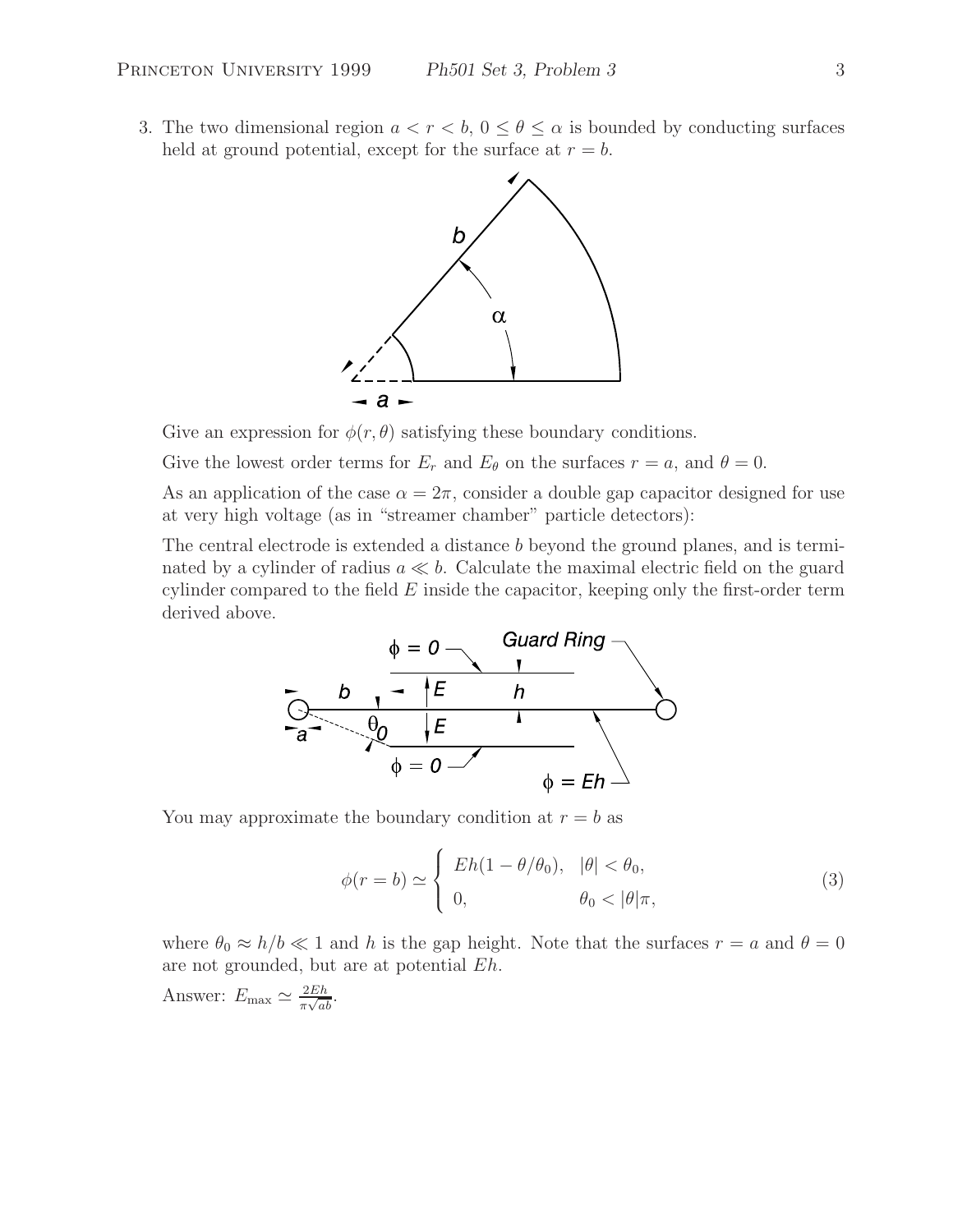4. Find the potential distribution inside a spherical region of radius a bounded by two conducting hemispheres at potential  $\pm V/2$  respectively. Do the integrals to evaluate the two lowest-order nonvanishing terms.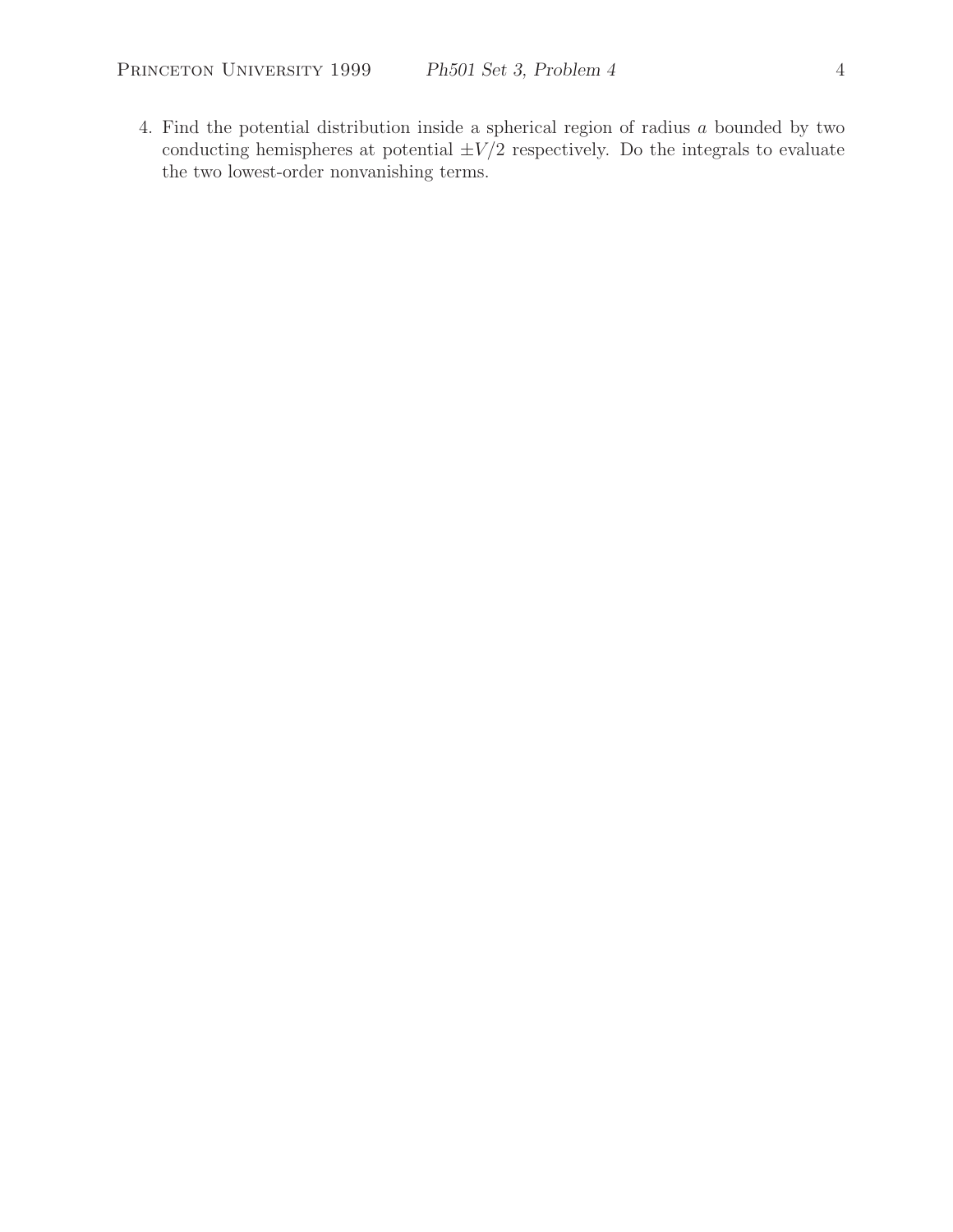5. Find the potential both inside and outside a spherical volume of charge of radius  $a$  in which the charge density varies linearly with the distance from some equatorial plane  $(Q_{\text{tot}} = 0).$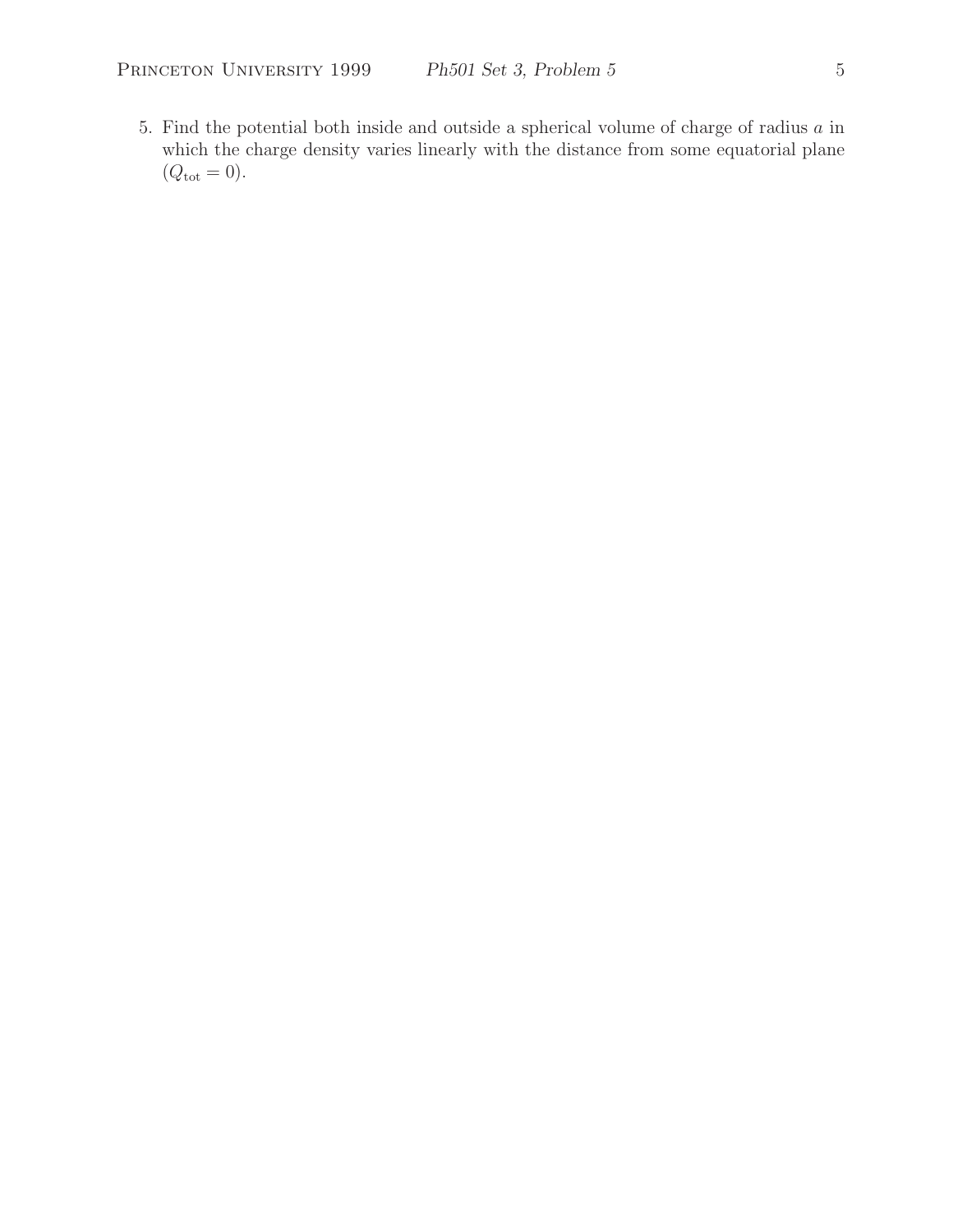6. A uniform field  $E_0$  is set up in an infinite dielectric medium of dielectric constant  $\epsilon$ . Show that if a spherical cavity is created, then the field inside the cavity is:

$$
E = \frac{3\epsilon}{2\epsilon + 1} E_0 \,. \tag{4}
$$

This problem differs from our discussion of the "actual" field on a spherical molecule in that the field inside the remaining dielectric can change when the cavity is created. The result could be rewritten as

$$
E_{\text{cavity}} = E_0 + \frac{4\pi P}{2\epsilon + 1},\tag{5}
$$

where  $P$  is the dielectric polarization. A Clausius-Mosotti relation based on this analysis is, however, less accurate experimentally than the one discussed in the lectures.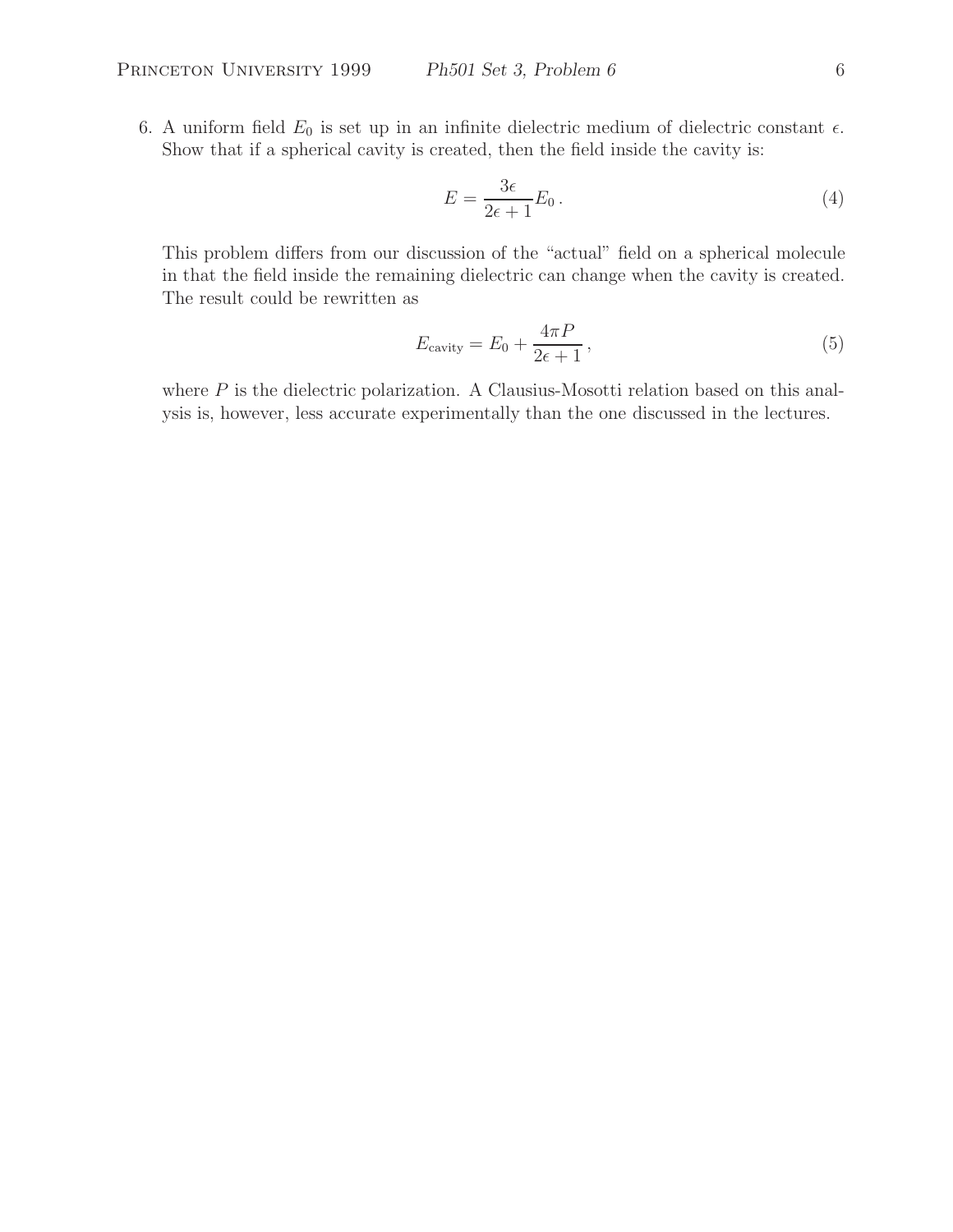7. A spherical capacitor consists of two conducting spherical shells of radii a and b,  $a < b$ , but with their centers displaced by a small amount  $c \ll a$ . Take the center of the sphere  $a$  as the origin. Show that the equation of the surface of sphere  $b$  in spherical coordinates with **z** along the line of centers is

$$
r = b + cP_1(\cos \theta) + \mathcal{O}(c^2). \tag{6}
$$

Suppose sphere  $a$  is grounded and sphere  $b$  is at potential  $V$ . Show that the electric potential is

$$
\phi(r,\theta) = V \left[ \frac{r-a}{b-a} \left( \frac{b}{r} \right) - \frac{abc}{r^2(b-a)} \left( \frac{r^3 - a^3}{b^3 a^3} \right) P_1(\cos \theta) + \mathcal{O}(c^2) \right]. \tag{7}
$$

What is the capacitance, to order  $c$ ?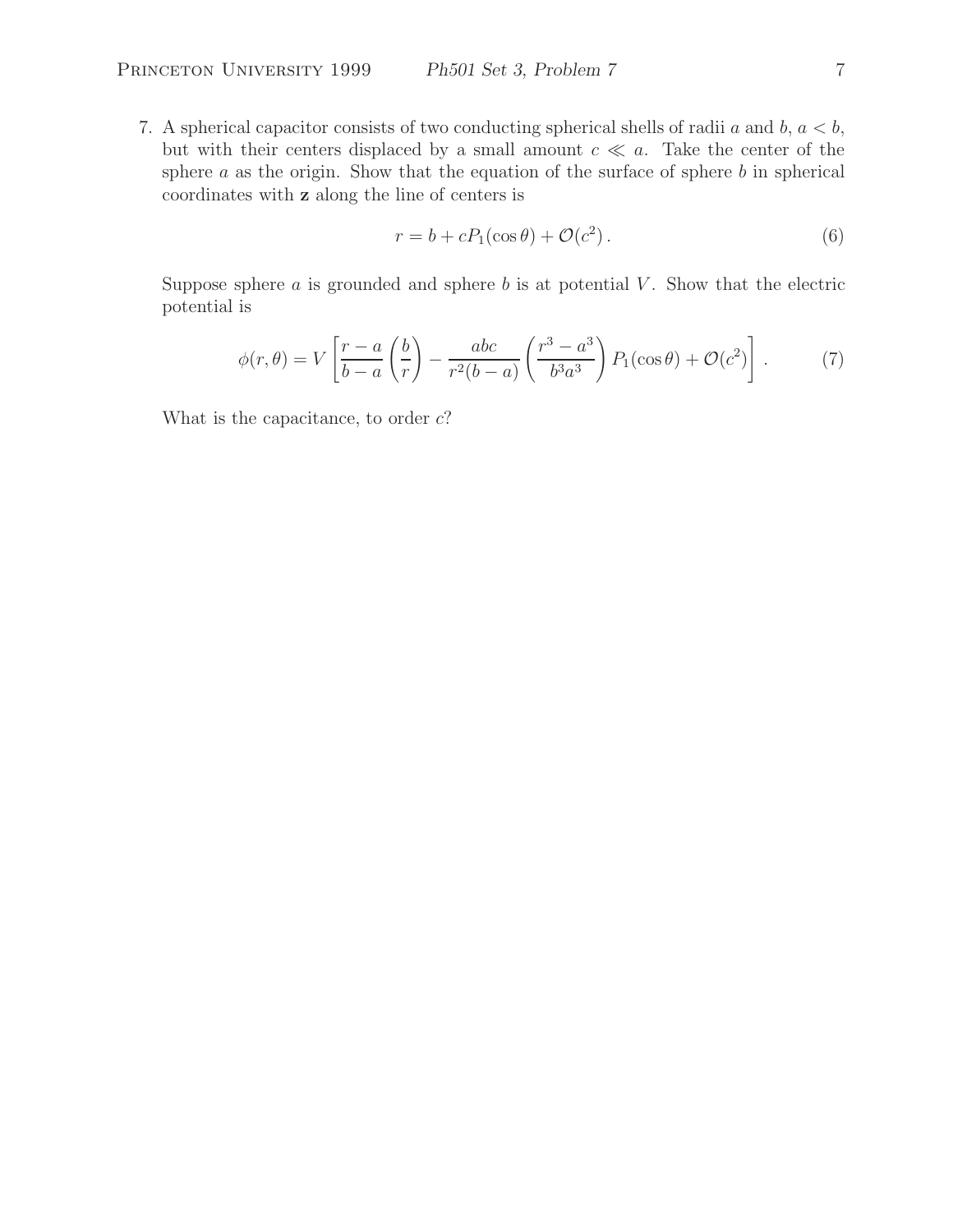8. a) A charge Q is distributed uniformly along a line from  $z = -a$  to  $z = a$  at  $x = y = 0$ . Show that the electric potential for  $r > a$  is

$$
\phi(r,\theta) = \frac{Q}{r} \sum_{n} \left(\frac{a}{r}\right)^{2n} \frac{P_{2n}(\cos\theta)}{2n+1}.
$$
\n(8)

b) A flat circular disk of radius a has charge Q distributed uniformly over its area. Show that the potential for  $r > a$  is

$$
\phi(r,\theta) = \frac{Q}{r} \left[ 1 - \frac{1}{4} \left( \frac{a}{r} \right)^2 P_2(\cos \theta) + \frac{1}{8} \left( \frac{a}{r} \right)^4 P_4 - \frac{5}{64} \left( \frac{a}{r} \right)^6 P_6 + \ldots \right].
$$
 (9)

For both examples, also calculate the potential for  $r < a$ .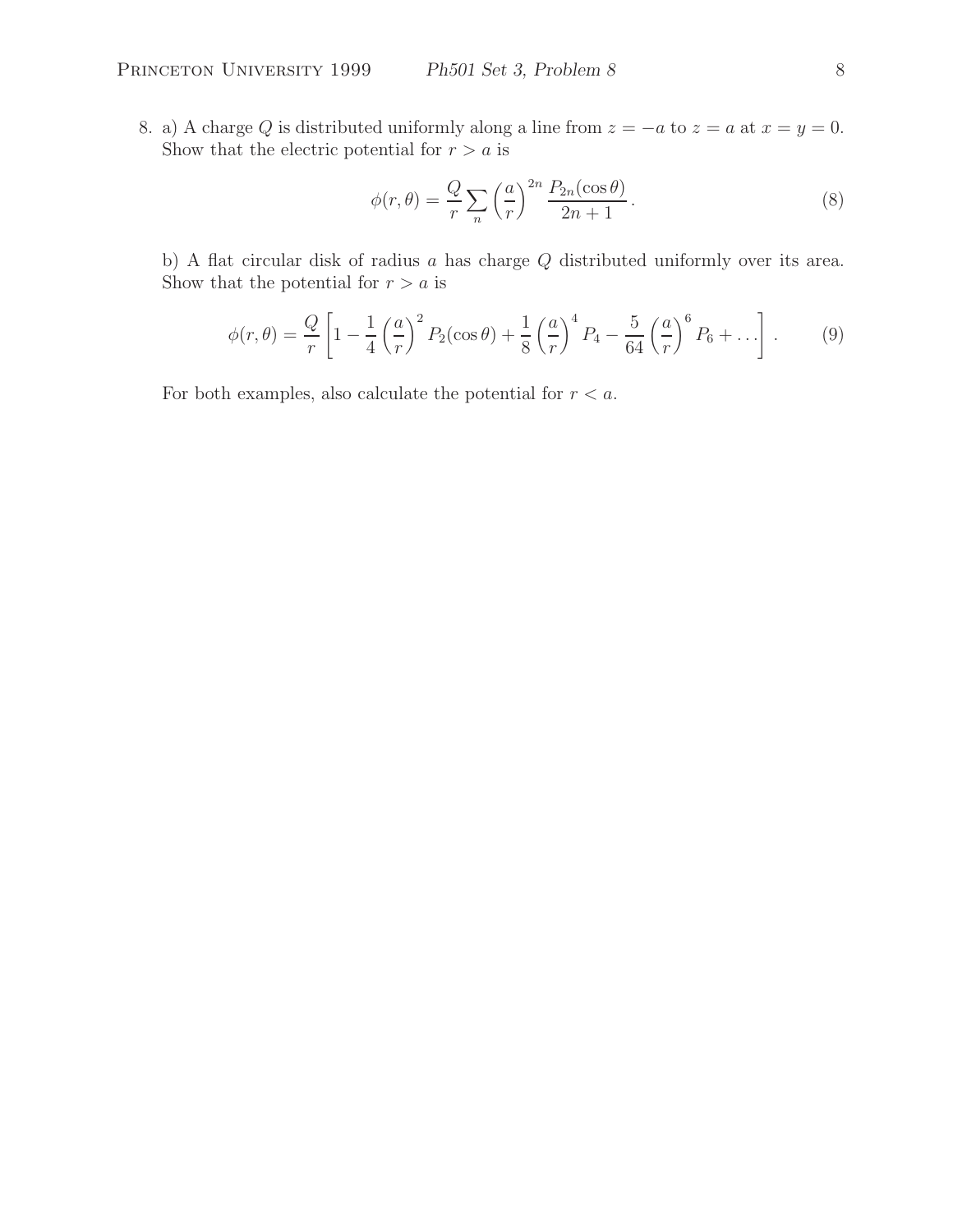9. A conducting disk of radius  $a$  carrying charge  $Q$  has surface charge density

$$
\rho(r) = \frac{Q}{2\pi a\sqrt{a^2 - r^2}}\tag{10}
$$

(both sides combined).

a) Show that the potential in cylindrical coordinates is

$$
\phi(r,z) = \frac{Q}{a} \int_{0}^{\infty} e^{-k|z|} J_0(kr) \frac{\sin ka}{k} dk.
$$
\n(11)

See section 5.302 of the notes on Bessel functions for a handy integral.

b) Show that the potential in spherical coordinates is  $(r > a)$ :

$$
\phi(r,\theta) = \frac{Q}{r} \sum_{n} \frac{(-1)^n}{2n+1} \left(\frac{a}{r}\right)^{2n} P_{2n}(\cos\theta). \tag{12}
$$

Note the relation for  $P_{2n}(0)$  (see sec. 5.157) to obtain a miraculous cancelation.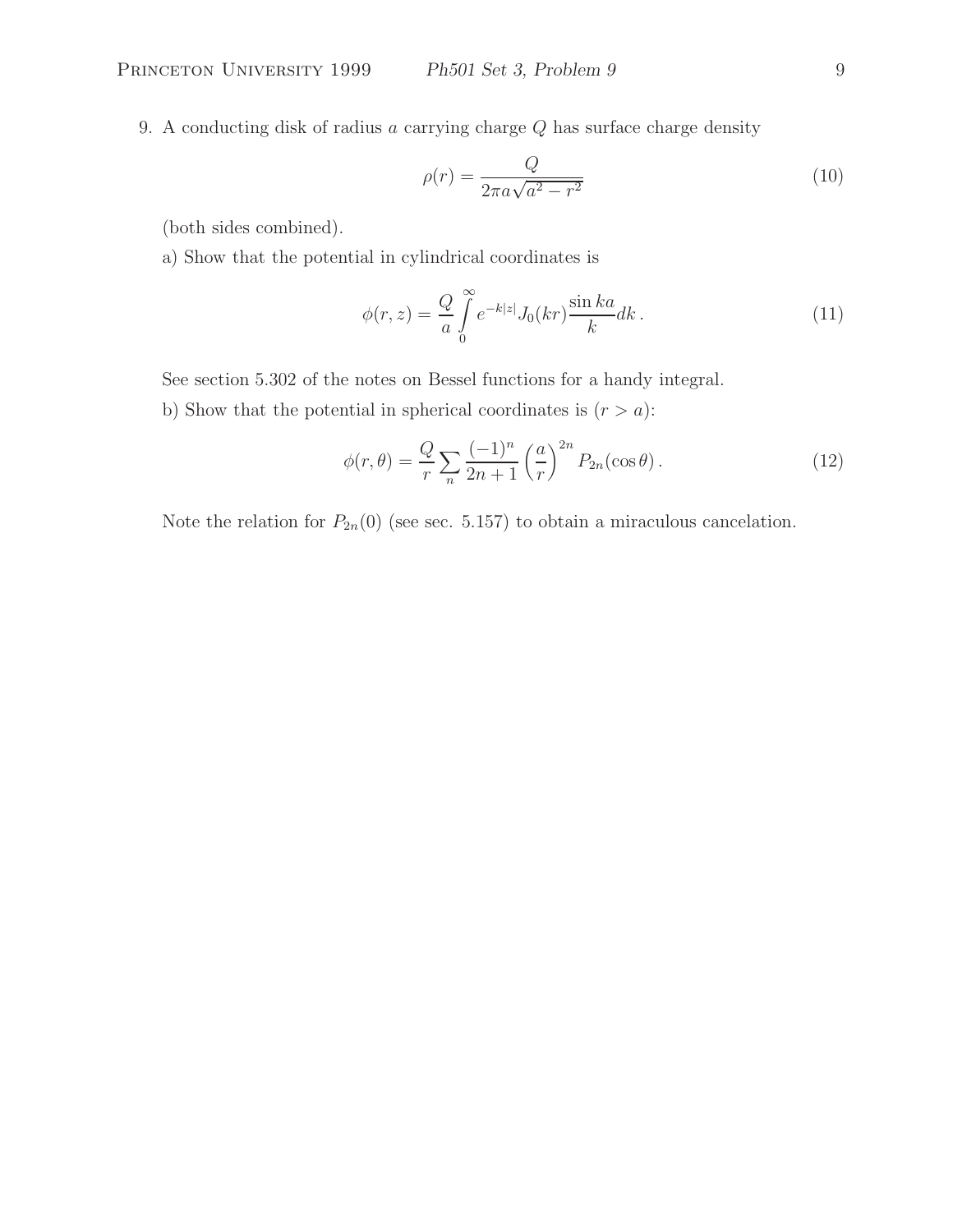10. A semi-infinite cylinder of radius a about the z axis  $(z > 0)$  has grounded conducting walls. The disk at  $z = 0$  is held at potential V. The "top" of the cylinder is open. Show that the electric potential inside the cylinder is

$$
\phi(r,z) = \frac{2V}{a} \sum_{l} \frac{e^{-k_l z}}{k_l} \frac{J_0(k_l r)}{J_1(k_l a)}.
$$
\n(13)

Refer to the notes on Bessel functions for the needed relations.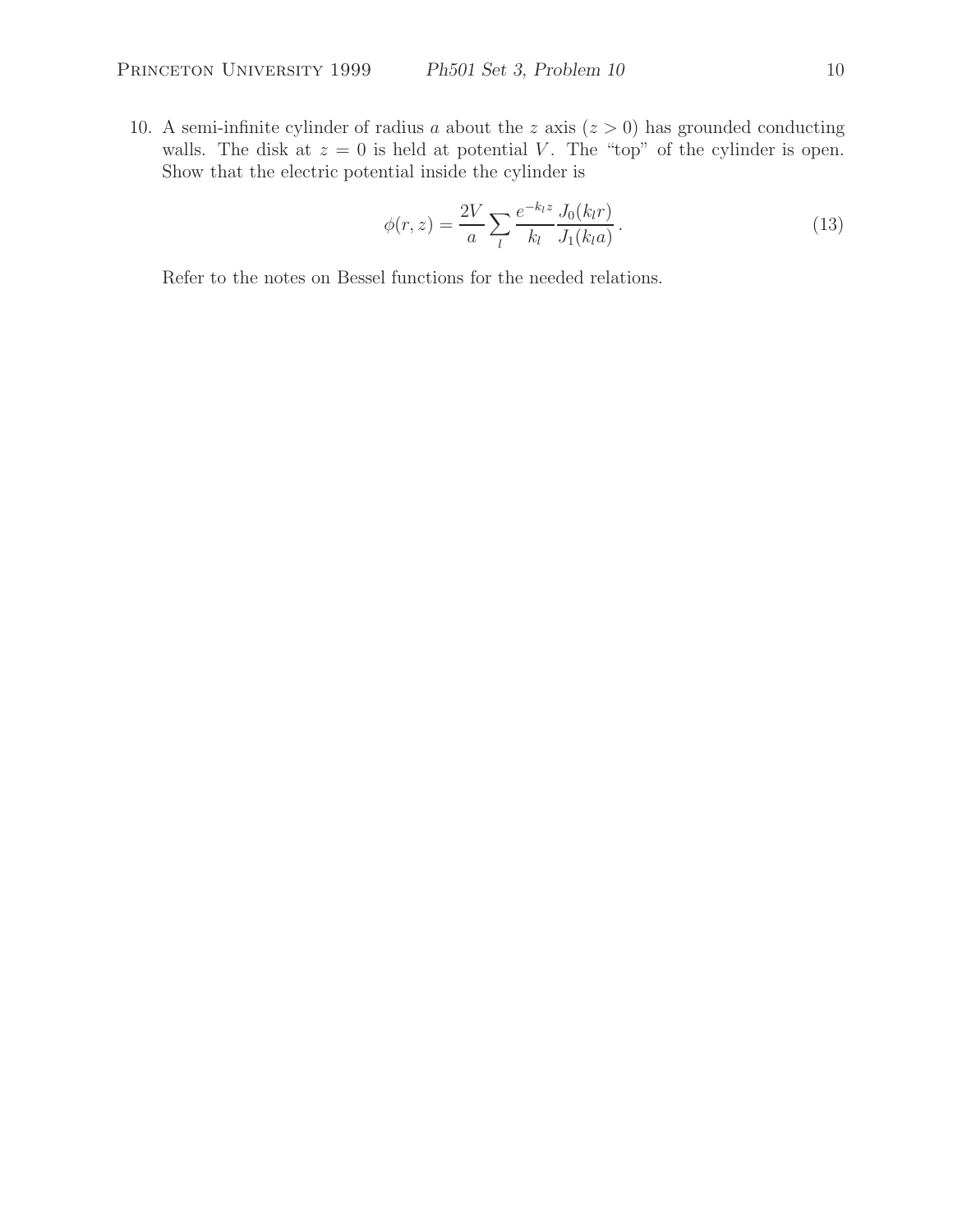11. a) Calculate the electric potential  $\phi$  everywhere outside a grounded conducting cylinder of radius a if a thin wire located at distance  $b > a$  from the center of the cylinder carries charge q per unit length.



Use separation of variables. Interpret your answer as a prescription for the image method in two dimensions.

b) Use the result of a) to calculate the capacitance per unit length between two conducting cylinders of radius a, whose centers are distance b apart.



Answer (in Gaussian units, the capacitance per unit length is dimensionless):

$$
C = \frac{1}{4\ln\left(\frac{b + \sqrt{b^2 - 4a^2}}{2a}\right)}.
$$
\n(14)

c) [A bonus.] You have also solved the problem: What is the resistance between two circular contacts of radius a separated by distance b on a sheet of conductivity  $\sigma$ ?

Apply voltage V between the contacts. Field **E** appears, and current density  $\mathbf{J} = \sigma \mathbf{E}$ arises as well. The total current is

$$
I = \int \mathbf{J} \cdot d\mathbf{S} = \sigma \int \mathbf{E} \cdot d\mathbf{S} = 4\pi \sigma Q_{\text{in}},
$$
\n(15)

by Gauss' law, and  $Q_{\text{in}}$  is the charge on one of the contacts needed to create the field **E**. But if t is the thickness of the sheet, then the disk is like a length t of the cylindrical conductor considered in part a). Therefore,  $Q_{\text{in}}/t = VC$  with capacitance C as in part b), assuming that **J** and **E** are two-dimensional. Hence,  $I = 4\pi\sigma tVC = V/R$  by Ohm's law, and (15) leads to

$$
R = \frac{1}{4\pi\sigma tC} = \frac{R_{\square}}{4\pi C} \,. \tag{16}
$$

where

$$
R_{\Box} = \frac{1}{\sigma t} = \frac{L}{\sigma t L} \tag{17}
$$

is the resistance of a square of any size on the sheet.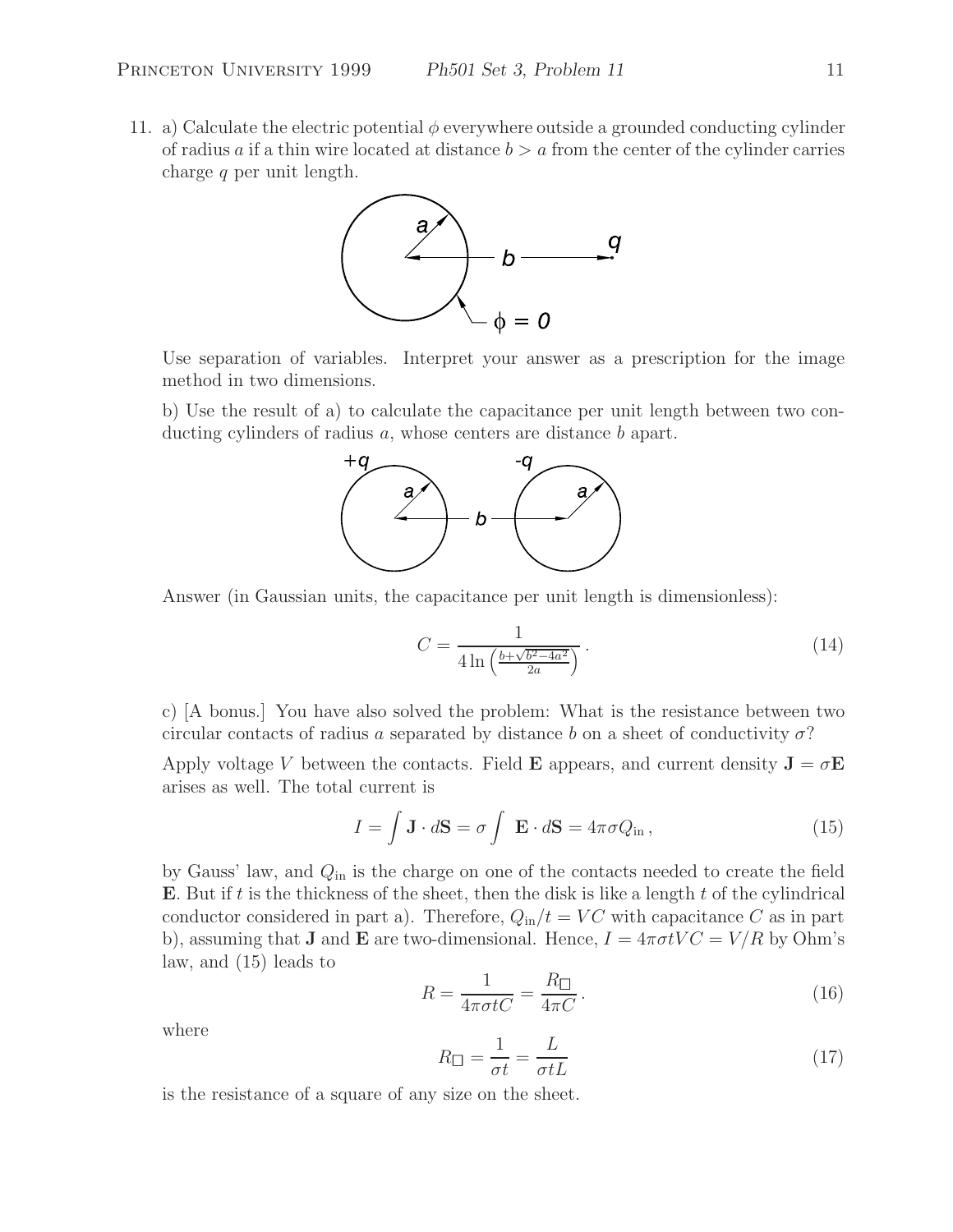## **Solutions**

1. This problem is 2-dimensional, and well described in rectangular coordinates  $(x, y)$ . We try separation of variables:

$$
\phi(x,y) = \sum X(x)Y(y). \tag{18}
$$

Away from the surface  $y = 0$ , Laplace's equation,  $\nabla^2 \phi = 0$ , holds, so one of X and Y can be oscillatory and the other exponential. The  $X$  functions must be periodic with period a, and symmetric about  $x = 0$ . This suggests that we choose

$$
X_n(x) = \cos k_n x, \quad \text{with} \quad k_n = \frac{2n\pi}{a} \,. \tag{19}
$$

We first consider the regions  $y > 0$  and  $y < 0$  separately, and then match the solutions at the boundary The Y functions are exponential, and should vanish far from the plane  $y = 0$ . Hence we consider

$$
Y_n(y) = \begin{cases} e^{-k_n y}, & y > 0, \\ e^{k_n y}, & y < 0. \end{cases}
$$
 (20)

However, we must remember that the case of index  $n = 0$  is special in that the separated equations are  $X_0'' = 0 = Y_0''$ , so that we can have  $X_0 = 1$  or x, and  $Y_0 = 1$  or y. In the present case,  $X_0 = 1$  is the natural extension of (19) for nonzero n, so we conclude that  $Y_0 = \pm y$  is the right choice; otherwise  $X_0 Y_0 = 1$ , which is trivial. Then the potential  $\phi = \pm y$  will be associated with a constant electric field in the y direction, which is to be expected far from the grid of wires.

Combining  $X$  and  $Y$ , our series solution thus far is

$$
\phi(x,y) = \begin{cases}\na_0 y + \sum_{n>0} a_n \cos(2n\pi x/a) e^{-2n\pi y/a}, & y > 0, \\
-a_0 y + \sum_{n>0} a_n \cos(2n\pi x/a) e^{2n\pi y/a}, & y > 0,\n\end{cases}
$$
\n(21)

where we have used continuity of the potential at  $y = 0$  to use the same  $a_n$  for both  $y > 0$  and  $y < 0$ . Note, however, the sign change for  $a_0$ , corresponding to the constant electric field that points away from the wire plane.

At the boundary,  $y = 0$ , the surface charge density is

$$
\sigma = \lambda \sum_{n} \delta(x - na) = \frac{1}{4\pi} (E_y(0^+) - E_y(0^-)) = \frac{1}{4\pi} \left( -\frac{\partial \phi(x, 0^+)}{\partial y} + \frac{\partial \phi(x, 0^-)}{\partial y} \right)
$$
  
= 
$$
-\frac{a_0}{2\pi} + \frac{1}{a} \sum_{n} na_n \cos(2n\pi x/a).
$$
 (22)

We evaluate the  $a_n$  by considering the interval  $[-a/2 < x < a/2]$ . Multiplying by  $\cos(2n\pi x/a)$  and integrating, we find

$$
a_0 = -\frac{2\pi\lambda}{a}, \quad \text{and} \quad a_n = \frac{2\lambda}{n}.
$$
 (23)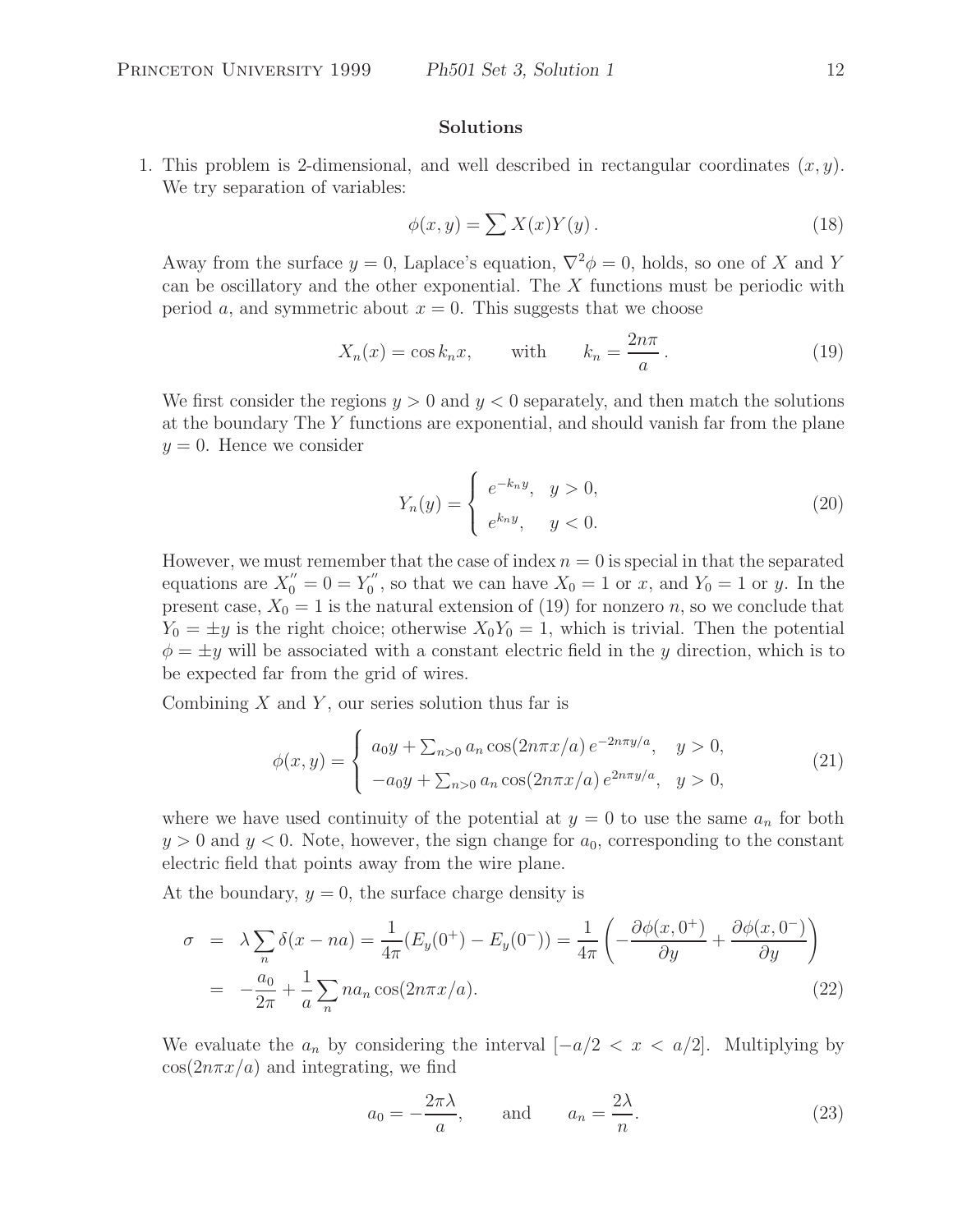The potential is then,

$$
\phi(x,y) = -\frac{2\pi\lambda|y|}{a} + 2\lambda \sum_{n>0} \frac{1}{n} \cos(2n\pi x/a) e^{-2n\pi|y|/a}.
$$
 (24)

To sum the series, we write it as

$$
\phi(x,y) = -\frac{2\pi\lambda|y|}{a} + 2\lambda Re \sum_{n>0} \frac{1}{n} e^{2n\pi x/a} e^{-2n\pi|y|/a}
$$
  

$$
= -\frac{2\pi\lambda|y|}{a} + 2\lambda Re \sum_{n>0} \frac{1}{n} (e^{2\pi ix/a} e^{-2\pi|y|/a})^n
$$
  

$$
= -\frac{2\pi\lambda|y|}{a} - 2\lambda Re \ln(1-z), \qquad (25)
$$

where

$$
z = e^{2\pi ix/a} e^{-2\pi |y|/a}.
$$
\n(26)

To take the real part, we note that if

$$
\ln(1-z) \equiv u + iv
$$
, then  $1-z = e^u e^{iv}$ ,  $|1-z| = e^u$ , (27)

and

$$
Re \ln(1-z) = u = \ln |1-z|
$$
  
=  $\ln |1 - e^{-2\pi |y|/a} [\cos(2\pi x/a) + i \sin(2\pi x/a)]$   
=  $\ln \sqrt{1 - 2 \cos(2\pi x/a) e^{-2\pi |y|/a} + e^{-4\pi |y|/a}}$   
=  $\frac{1}{2} \ln [1 - 2 \cos(2\pi x/a) e^{-2\pi |y|/a} + e^{-4\pi |y|/a}].$  (28)

The potential is now

$$
\phi(x,y) = -\lambda \ln e^{2\pi |y|/a} - \lambda \ln[1 - 2\cos(2\pi x/a)e^{-2\pi |y|/a} + e^{-4\pi |y|/a}]
$$
  
\n
$$
= -\lambda \ln[e^{2\pi |y|/a} - 2\cos(2\pi x/a) + e^{-2\pi |y|/a}]
$$
  
\n
$$
= -\lambda \ln[2\cosh(2\pi |y|/a) - 2\cos(2\pi x/a)]
$$
  
\n
$$
= -\lambda \ln[\cosh(2\pi |y|/a) - \cos(2\pi x/a)] - \lambda \ln 2.
$$
 (29)

For  $x, y$  small:

$$
\cosh \frac{2\pi|y|}{a} - \cos \frac{2\pi x}{a} \approx 1 + \frac{1}{2} \left(\frac{2\pi y}{a}\right)^2 + \dots - 1 + \frac{1}{2} \left(\frac{2\pi x}{a}\right)^2 + \dots = \frac{1}{2} \left(\frac{2\pi r}{a}\right)^2 \tag{30}
$$

where  $r^2 = x^2 + y^2$ . Thus, at small  $x, y$ ,

$$
\phi(x,y) \to -2\lambda \ln \frac{2\pi r}{a},\tag{31}
$$

which is just the potential for an individual line charge  $\lambda$ . Close to each wire, the equipotentials are cylinders around this wire.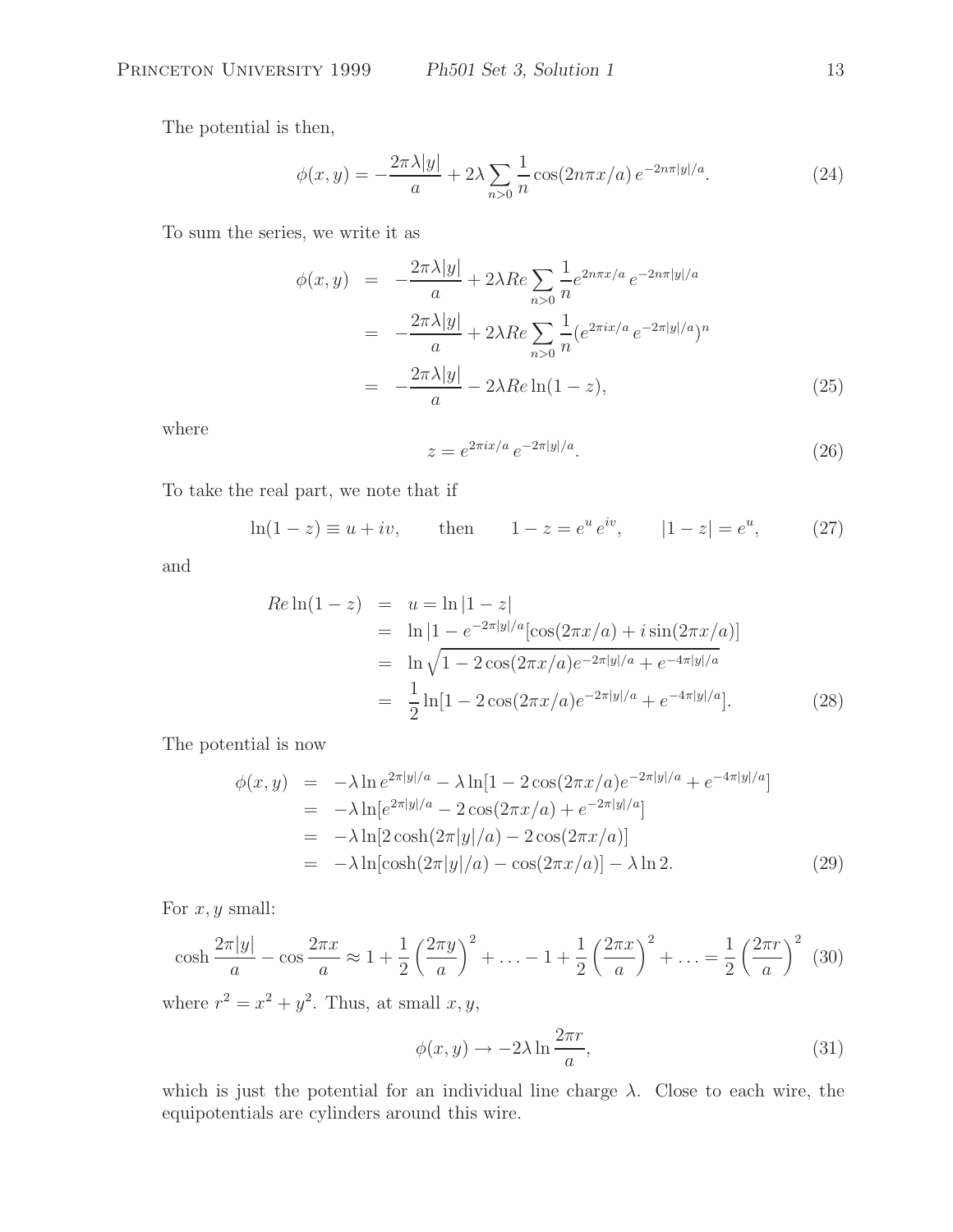2. For a 2-dimensional potential problem with cylindrical boundaries, it is appropriate to use polar coordinates  $(r, \theta)$ . In general, the potential could be expanded in a series of terms in  $r^{\pm n} \cos n\theta$  and  $r^{\pm n} \sin n\theta$ . For a bounded potential in the region  $r < b$ , only factors of  $r^n$  can occur.

In the present problem, we measure  $\theta$  from the plane that separates the two half cylinders, and take  $0 < \theta < \pi$  on the half cylinder at potential  $V_1$ . Since  $\theta$  varies over the full range  $[0, 2\pi]$ , n must be an integer. The average potential is  $(V_1 + V_2)/2$ , and the variable part of the potential has the symmetries  $\phi(r, -\phi) = -\phi(r, \phi)$ , and  $\phi(r, \pi - \theta) - \phi(r, \theta)$ . The first implies that only factors of sin  $n\theta$  can occur, and the second tells us that *n* must be odd.

Thus, the potential has the form:

$$
\phi(r,\theta) = \frac{V_1 + V_2}{2} + \sum_{n \text{ odd}} a_n r^n \sin n\theta.
$$
\n(32)

To fix the coefficients  $a_n$ , we use the boundary conditions at  $r = b$ , which can be written as

$$
\sum_{n \text{ odd}} a_n b^n \sin n\theta = \frac{V_1 - V_2}{2} \text{sign}(\theta),\tag{33}
$$

where

$$
sign(\theta) \equiv \begin{cases} +1, & 0 < \theta < \pi, \\ -1, & -pi < \theta < 0. \end{cases} \tag{34}
$$

Thus, we have to learn how to decompose the function  $sign(\theta)$  in Fourier series.

For a straightforward evaluation of the Fourier coefficients  $a_n$ , multiply (34) by  $\sin n\theta$ and integrate from 0 to  $2\pi$ :

$$
\pi a_n b^n = (V_1 - V_2) \int_0^\pi \sin n\theta \, d\theta = \frac{2}{n} (V_1 - V_2). \tag{35}
$$

Thus,

$$
\phi(r,\theta) = \frac{V_1 + V_2}{2} + \frac{2}{\pi}(V_1 - V_2) \sum_{n \text{ odd}} \frac{r^n}{nb^n} \sin n\theta
$$
  
\n
$$
= \frac{V_1 + V_2}{2} + \frac{2}{\pi}(V_1 - V_2) Im \sum_{n \text{ odd}} \frac{(re^{i\theta}/b)^n}{n}
$$
  
\n
$$
= \frac{V_1 + V_2}{2} + \frac{V_1 - V_2}{\pi} Im \ln \frac{1 + re^{i\theta}/b}{1 - re^{i\theta}/b}
$$
  
\n
$$
= \frac{V_1 + V_2}{2} + \frac{V_1 - V_2}{\pi} Im \ln \frac{1 - (r/b)^2 + 2i(r/b)\sin \theta}{1 + (r/b)^2 - 2(r/b)\cos \theta}
$$
  
\n
$$
= \frac{V_1 + V_2}{2} + \frac{V_1 - V_2}{\pi} \tan^{-1} \left(\frac{2br \sin \theta}{b^2 - r^2}\right).
$$
 (36)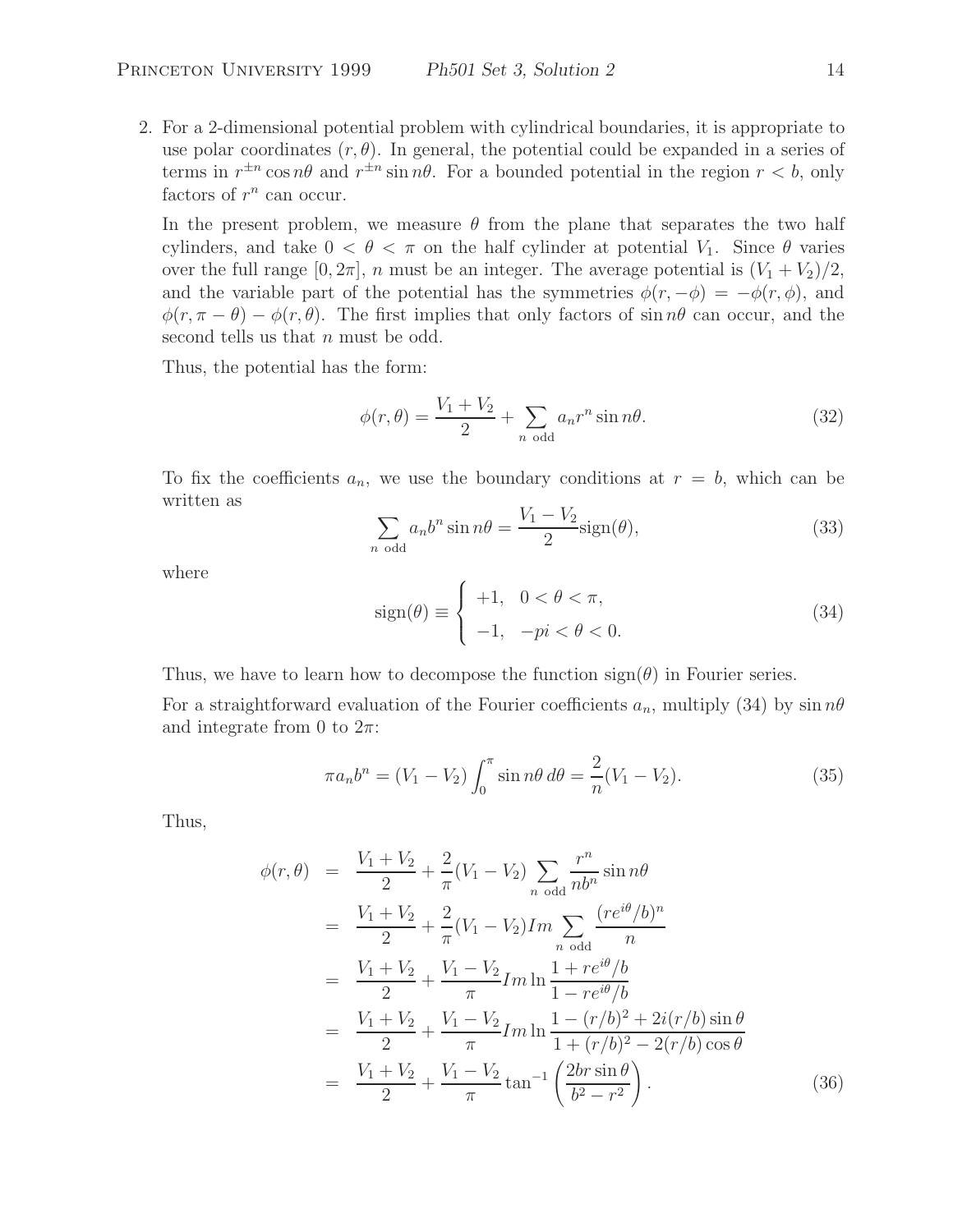In the above, we used the facts about logarithms stated in the problem; the second of which follows from  $(27)$ .

As a sidelight, we can compare (33) with (36) to learn that

$$
sign(\theta) = \frac{4}{\pi} \sum_{n \text{ odd}} \frac{\sin n\theta}{n}.
$$
\n(37)

This is, of course, also the famous Fourier expansion of a square wave, since that is the result of periodically extending the definition (33).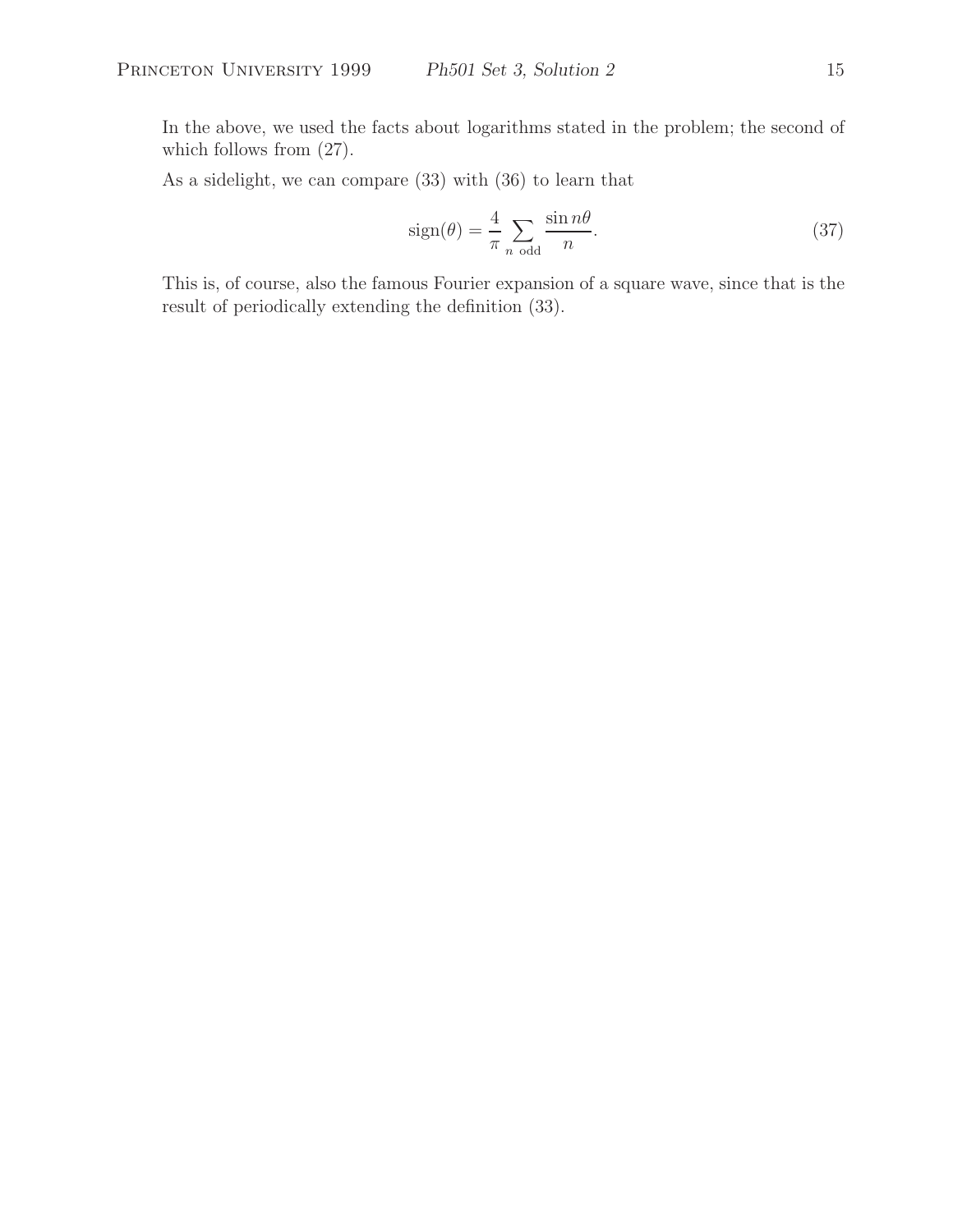3. The general possibilities for a series expansion for this problem are similar to those of problem 2. Since  $\phi(r, 0) = 0 = \phi(r, \alpha)$ , the angular factors can only be  $\sin(n\pi\theta/\alpha)$ . Then, since the radial extent includes neither the origin nor  $\infty$ , factors of both  $r^{n\pi/\alpha}$ and  $r^{-n\pi/\alpha}$  can occur. Thus, the potential can be written

$$
\phi(r,\theta) = \sum_{n=1}^{\infty} \left[ a_n \left( \frac{r}{a} \right)^{\pi n/\alpha} + b_n \left( \frac{a}{r} \right)^{\pi n/\alpha} \right] \sin \frac{\pi n \theta}{\alpha}.
$$
 (38)

The use of factors  $r/a$  and  $a/r$  is convenient for enforcing the boundary condition  $\phi(a, \theta) = 0$ , since this simply requires  $b_n = -a_n$ .

For the electric field, we get:

$$
E_r = -\frac{\partial \phi}{\partial r} = -\sum_n \frac{n\pi}{\alpha} a_n \left[ \frac{1}{r} \left( \frac{r}{a} \right)^{\pi n/\alpha} + \frac{1}{r} \left( \frac{a}{r} \right)^{\pi n/\alpha} \right] \sin \frac{\pi n \theta}{\alpha},\tag{39}
$$

$$
E_{\theta} = -\frac{1}{r}\frac{\partial\phi}{\partial\theta} = -\sum_{n} \frac{n\pi}{\alpha} a_n \left[ \frac{1}{r} \left( \frac{r}{a} \right)^{\pi n/\alpha} - \frac{1}{r} \left( \frac{a}{r} \right)^{\pi n/\alpha} \right] \cos \frac{\pi n\theta}{\alpha} \tag{40}
$$

At  $r = a$ ,  $E_{\theta} = 0$ . At  $\theta = 0$ ,  $E_r = 0$ , as expected. At  $r = a$ ,

$$
E_r = -\frac{2\pi}{a\alpha} \sum_n n a_n \sin \frac{\pi n \theta}{\alpha}.
$$
\n(41)

At  $\theta = 0$ ,

$$
E_{\theta} = -\frac{\pi}{\alpha r} \sum_{n} n a_{n} \left[ \left( \frac{r}{a} \right)^{\pi n/\alpha} - \left( \frac{a}{r} \right)^{\pi n/\alpha} \right]. \tag{42}
$$

To obtain this, we ignored the small terms proportional to  $(a/b)^{n/2}$  compared to the terms proportional to  $(b/a)^{n/2}$  in  $\phi(r=b)$ .

We cannot determine the coefficients  $a_n$  until the boundary condition at  $r = b$  is specified.

For the example of a "Streamer Chamber",  $\alpha = 2\pi$ . The surfaces  $r = a$  and  $\theta = 0, 2\pi$ are at potential  $Eh$  rather than 0, but we can accommodate this by simply adding  $Eh$ to (38). To evaluate  $a_n$ , we use the boundary condition (3) at  $r = b$ . Since  $a \ll b$ , we can approximate the potential there as

$$
\phi(r=b) \approx Eh + \sum_{n} a_n \left(\frac{b}{a}\right)^{n/2} \sin\frac{n\theta}{2} = \begin{cases} Eh(1-\theta/\theta_0), & |\theta| < \theta_0, \\ 0, & \theta_0 < |\theta|. \end{cases}
$$
(43)

Subtracting Eh from both sides, we find

$$
\sum_{n} a_n \left(\frac{b}{a}\right)^{n/2} \sin \frac{n\theta}{2} = \begin{cases}\n- Eh\theta/\theta_0, & |\theta| < \theta_0, \\
-Eh, & \theta_0 < |\theta|. \n\end{cases}
$$
\n(44)

On multiplying by  $\sin(n\theta/2)$  and integrating from 0 to  $\pi$ , we find

$$
n a_n = \frac{2Eh}{\pi} \left(\frac{a}{b}\right)^{n/2} \left(\cos \frac{n\pi}{2} - \frac{2}{n\theta_0} \sin \frac{n\theta_0}{2}\right). \tag{45}
$$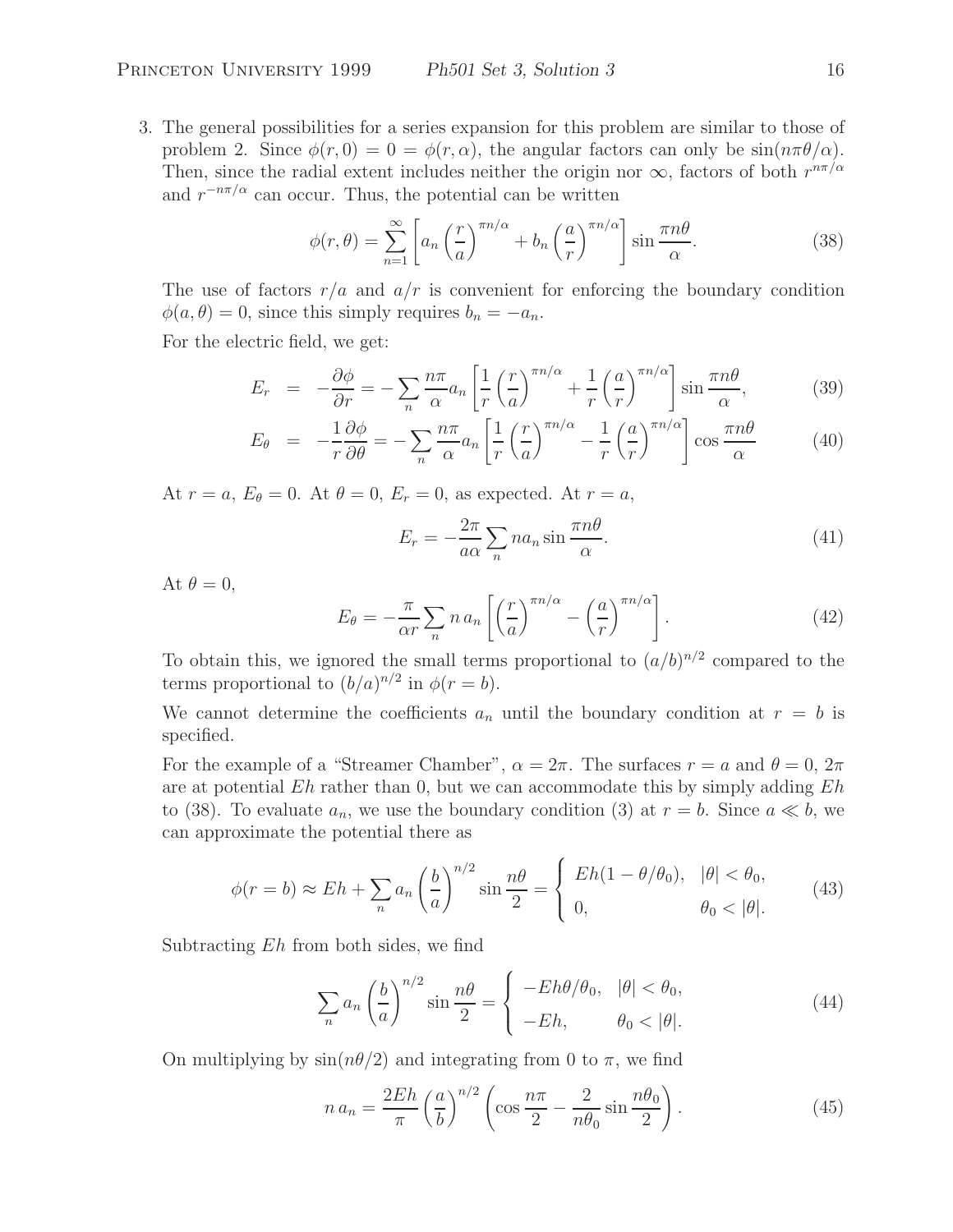From (41), the field on the surface of the guard cylinder is

$$
E_r(r=a) = -\frac{2Eh}{\pi a} \sum_n \left(\frac{a}{b}\right)^{n/2} \left(\cos\frac{n\pi}{2} - \frac{2}{n\theta_0}\sin\frac{n\theta_0}{2}\right) \sin\frac{n\theta}{2}.
$$
 (46)

Since  $a/b$  is very small, it suffices to keep only the first term, which is maximal at  $\theta = \pi$ :  $\sim$   $\sim$   $\sim$ 

$$
E_{r,\max}(r=a) \simeq \frac{2Eh}{\pi\sqrt{ab}}.\tag{47}
$$

For reasonable values of a, b and h, we have  $E_{r,\text{max}} \lesssim E$ .

A sign that our approximations are somewhat delicate is obtained by evaluating  $E_{\theta}(r =$ b) using (42). If we keep only the first term, we find that  $E_{\theta}(r = b) \approx Eh/\pi b$ , instead of E. However, because of the form  $(45)$  of the  $a_n$ , the leading term at each order n in series (42) does not have any factors of  $a/b$ , and this series converges much more slowly than does (41). The terms are of similar magnitude until  $n\theta_0 \approx \pi$ , *i.e.*, until  $n \approx \pi b/h$ , and  $E_{\theta}(r = b)$  sums to E.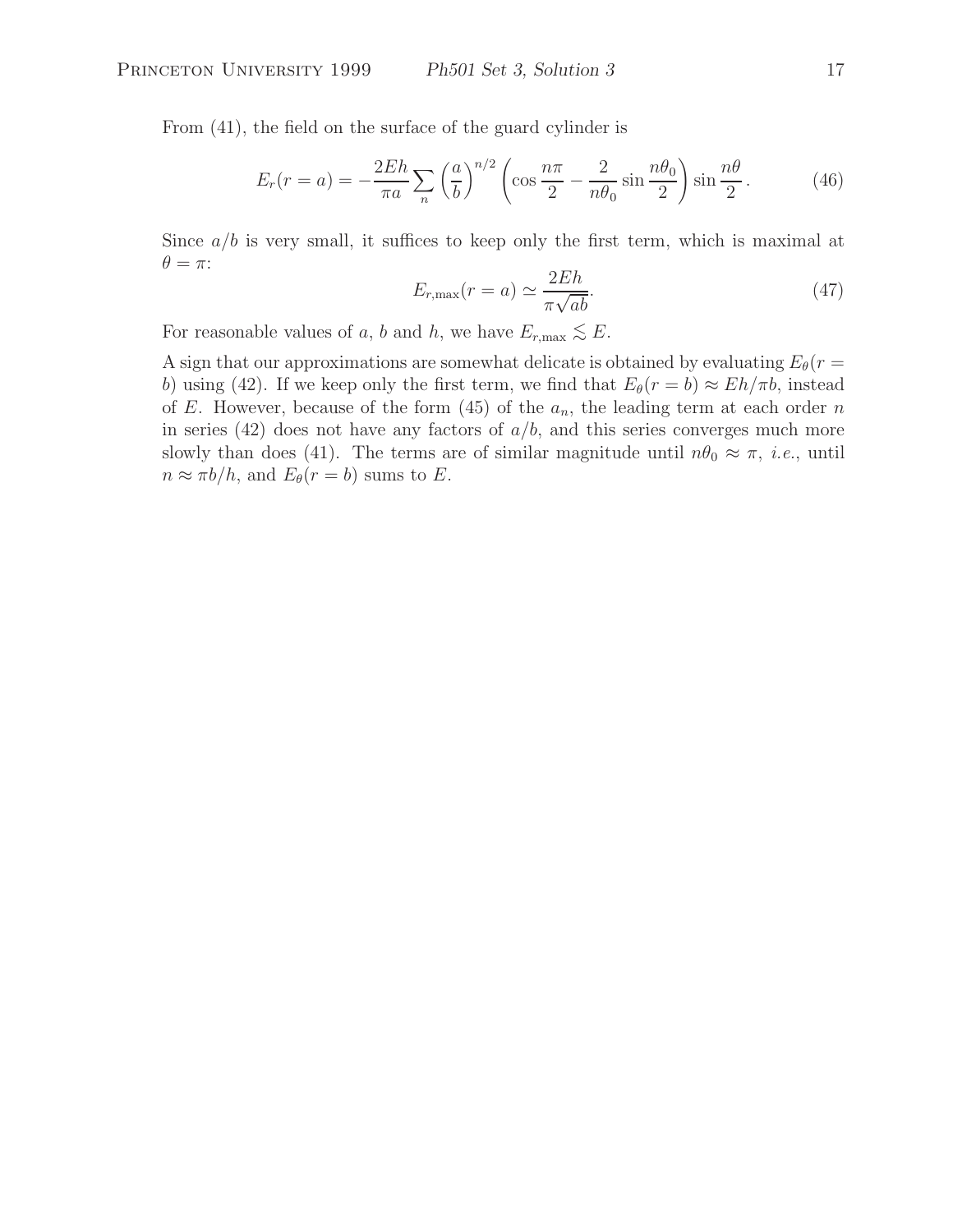4. This problem involves a spherical boundary, so we seek a solution in spherical coordinates  $(r, \theta, \varphi)$ . Since the problem has axial symmetry, the potential will be independent of  $\varphi$ , and of the general form

$$
\phi(r,\theta) = \sum_{n} \left[ A_n \left( \frac{r}{a} \right)^n + B_n \left( \frac{a}{r} \right)^{n+1} \right] P_n(\cos \theta). \tag{48}
$$

The region of interest contains the origin, so we must have  $B_n = 0$  for a finite potential there.

To find the  $A_n$ , we use the boundary condition at  $r = a$ : multiply (48) by  $P_n$  and integrate over  $\cos \theta$  to find

$$
A_n = \frac{2n+1}{2} \int_0^1 \phi(a,\theta) P_n(\cos\theta) \ d\cos\theta = \frac{2n+1}{4} V \left[ \int_0^1 (P_n(z) - P_n(-z)) \ dz \right]. \tag{49}
$$

Since  $P_n(z)=(-1)^nP_n(-z)$ , we get  $A_n=0$  for even n. For odd n, we get

$$
A_n = \frac{2n+1}{2} V \int_0^1 P_n(z) \ dz.
$$
 (50)

Using the explicit expressions for the polynomials  $P_n$ , we find for the first 2 nonvanishing terms:

$$
A_1 = \frac{3}{2}V \int_0^1 z dz = \frac{3}{4}V,\tag{51}
$$

$$
A_3 = \frac{7}{2}V \int_0^1 \frac{1}{2} (5z^2 - 3z) dz = -\frac{7}{16}V.
$$
 (52)

The potential is:

$$
\phi(r,\theta) = \frac{3}{4}V\frac{r}{a}P_1(\cos\theta) - \frac{7}{16}V\left(\frac{r}{a}\right)^3P_3(\cos\theta) + \dots
$$
\n(53)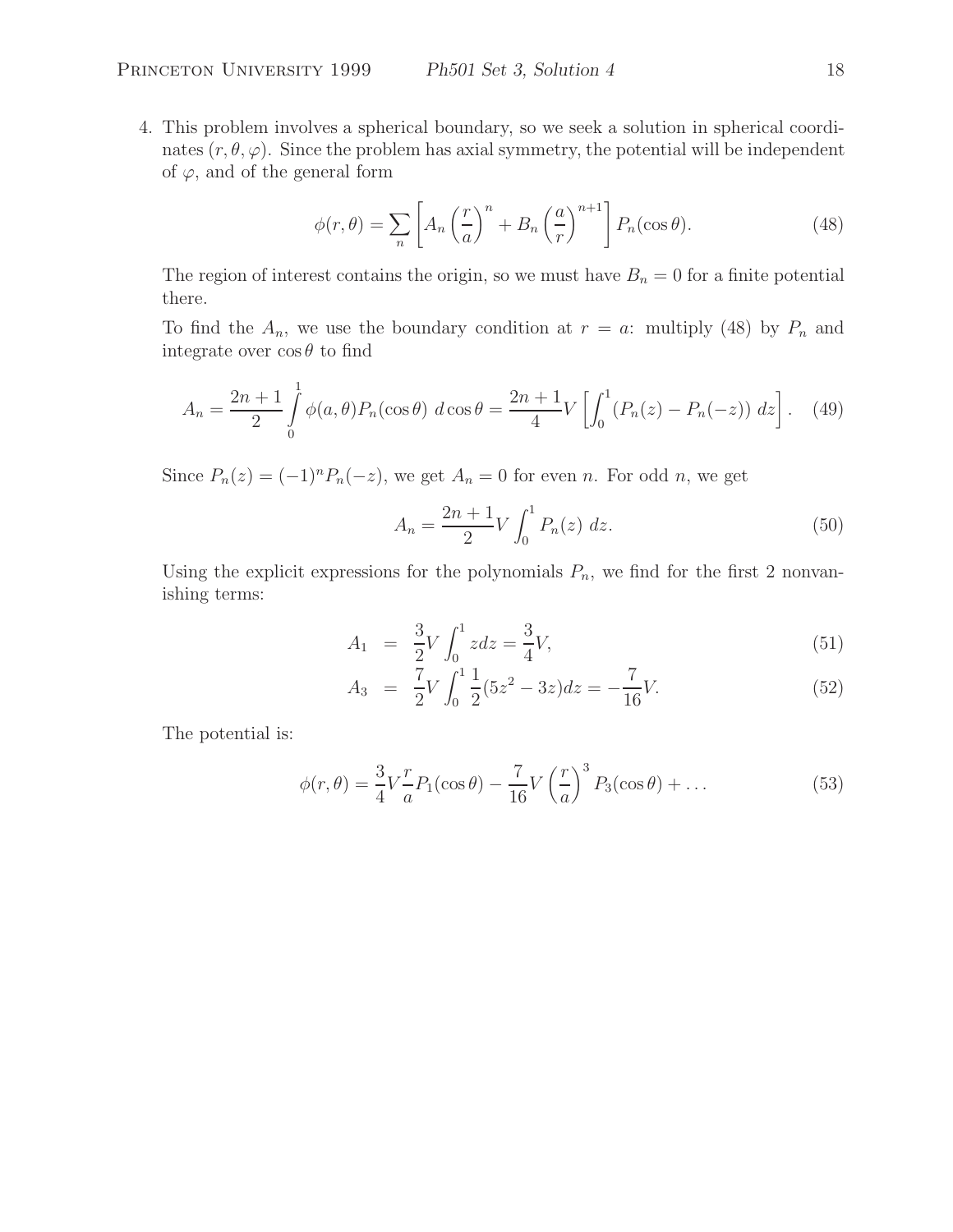5. This problem has an axially symmetric charge distribution  $\rho(r)$ , so we can evaluate the potential via the multipole expansion. This is the sum of two series, one for contributions from charge at radius  $r' < r$  and the other for charge at  $r' > r$ :

$$
\phi(r,\theta) = \sum_{n} \frac{P_n(\cos\theta)}{r^{n+1}} \int_0^r 2\pi r'^2 dr' \int_{-1}^1 d\cos\theta' \rho(r') r'^n P_n(\cos\theta') + \sum_{n} r^n P_n(\cos\theta) \int_r^\infty 2\pi r'^2 dr' \int_{-1}^1 d\cos\theta' \rho(r') \frac{P_n(\cos\theta')}{(r')^{n+1}}.
$$
(54)

In the present problem, the charge distribution is nonzero only for  $r < a$ , where it has the form  $\rho = \rho_0 z = \rho_0 r \cos \theta = \rho_0 r P_1(\cos \theta)$ .

We first evaluate the potential outside the sphere of radius  $a$ , for which we need only the first series of (54). The integral is

$$
\int_0^a 2\pi r'^2 dr' \int_{-1}^1 d\cos\theta' \rho_0 r' P_1(\cos\theta') r'^n P_n(\cos\theta') = \begin{cases} \frac{2\pi a^5}{5} \frac{2}{3} \rho_0, & n = 1, \\ 0, & n \neq 1. \end{cases}
$$
 (55)

using the orthogonality relation

$$
\int_{-1}^{1} d\cos\theta \ P_n(\cos\theta) P_m(\cos\theta) = \frac{2\delta_{nm}}{2n+1}.
$$
 (56)

Thus,

$$
\phi(r > a, \theta) = \frac{4\pi a^5 \rho_0 \cos \theta}{15} \cdot (57)
$$

which the potential due to a dipole of strength  $p = 4\pi a^4 \rho_0/15$ .

The total charge in the upper hemisphere is

$$
Q_0 = \int_0^a 2\pi r^2 \, dr \int_0^1 d\cos\theta \, \rho_0 r P_1(\cos\theta) = 2\pi \frac{a^4 \, \rho_0}{4 \, 2} = \frac{\pi a^4 \rho_0}{4},\tag{58}
$$

with  $-Q_0$  in the lower hemisphere. The effective height  $z_0$  of this charge is such that the dipole moment is  $p = 2Q_0z_0$ , so  $z_0 = 8a/15$ .

For the potential inside the sphere, we must evaluate both series in (54), but we see in each case that only the  $n = 1$  term survives the angular integration. Therefore,

$$
\phi(r < a, \theta) = \frac{P_1(\cos \theta)}{r^2} \int_0^r 2\pi r'^2 dr' \frac{2}{3} \rho_0 r'^2 + r P_1(\cos \theta) \int_r^a 2\pi r'^2 dr' \frac{2}{3} \rho_0 \frac{r'}{r'^2}
$$
\n
$$
= \pi \rho_0 \cos \theta \left( \frac{2a^2 r}{3} - \frac{2r^3}{5} \right). \tag{59}
$$

Expressions (57) and (59) give the same value at  $r = 1$ , as expected.

For possible instruction, we give a second solution for the potential inside the sphere, where Poisson's equation applies:

$$
\nabla^2 \phi = -4\pi \rho = -4\pi \rho_0 r P_1(\cos \theta). \tag{60}
$$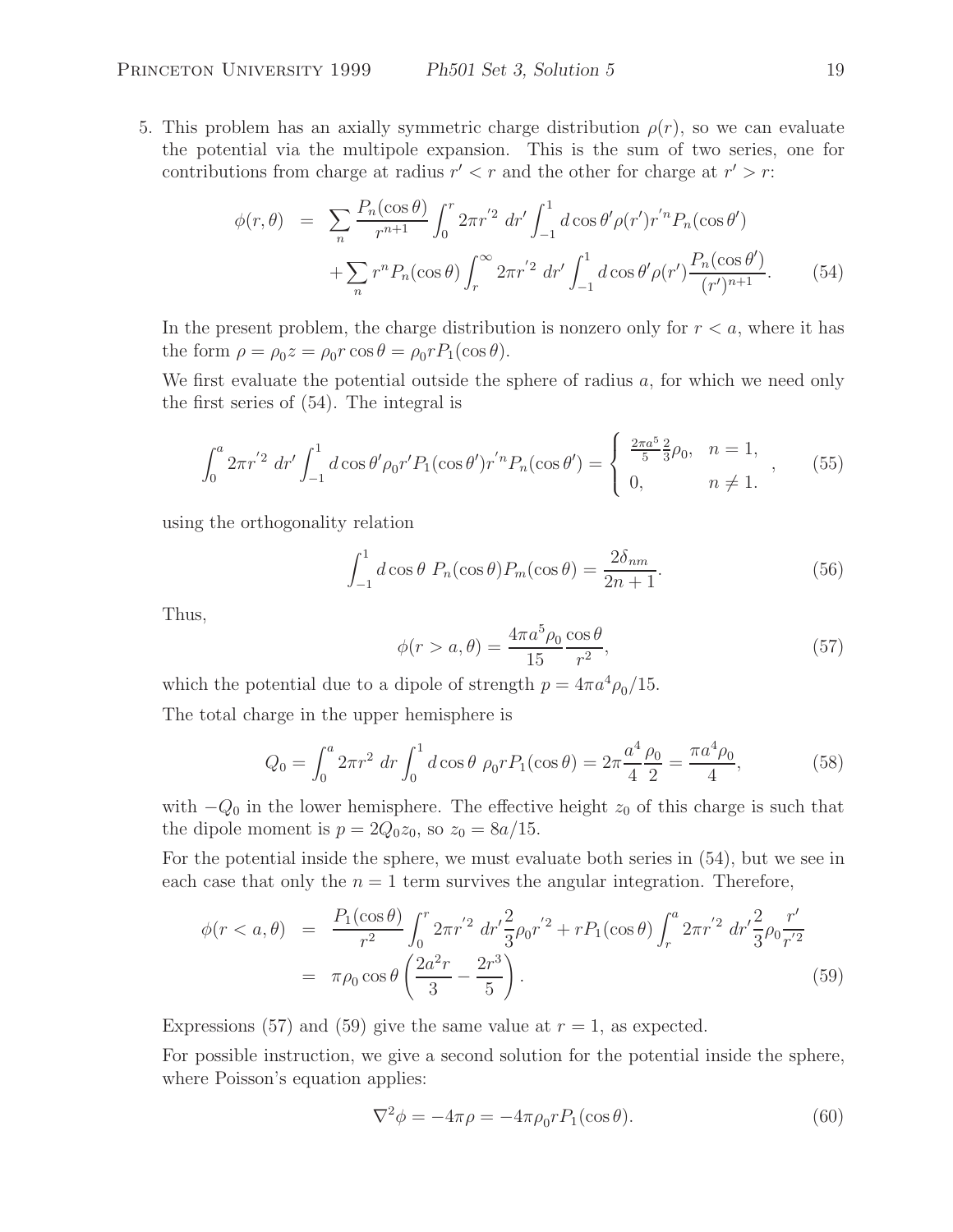Since this is a linear partial differential equation, a solution can be found in terms of a particular solution  $\phi_p$  to (60) plus the general solution to the homogeneous equation, which is Laplace's equation  $\nabla^2 \phi_h = 0$  in the present case. Also, we must match our solution for  $r < a$  to that found for  $r > a$ .

This problem has axial symmetry, so the general solution to the homogeneous equation for  $r < a$  can be written

$$
\phi_{\rm h}(r,\theta) = \sum_{n} A_n r^2 P_n(\cos \theta). \tag{61}
$$

Since the solution for  $r > a$  involves only  $P_1$ , we expect that the solution for  $r < a$  will also. Then,  $\phi_h = Ar \cos \theta$ .

Returning to Poisson's equation, writing  $\mu = \cos \theta$ , we get

$$
\frac{1}{r^2} \frac{\partial}{\partial r} \left( r^2 \frac{\partial \phi}{\partial r} \right) + \frac{1}{r^2} \frac{\partial}{\partial \mu} \left[ (1 - \mu^2) \frac{\partial \phi}{\partial \mu} \right] = -4\pi \rho_0 r \mu. \tag{62}
$$

We hope for a simple power law solution in  $r$ , and expect the angular function to be just  $P_1 = \mu$ . That is, we try  $\phi = Br^n\mu$ . Inserting this into (62), we learn that the particular solution is  $\phi_p = -2\pi \rho_0 r^3 \mu/5$ . The complete solution then has the form

$$
\phi(r < a, \theta) = \phi_{\rm h} + \phi_{\rm p} = Ar\cos\theta - \frac{2\pi\rho_0 r^3}{5}\cos\theta. \tag{63}
$$

Matching this to  $(57)$  at  $r = a$  requires:

$$
Aa - \frac{2\pi\rho_0 a^3}{5} = \frac{4\pi\rho_0 a^3}{15},\tag{64}
$$

which gives  $A = \frac{2}{3}\pi \rho_0 a^2$ , and hence the solution (59).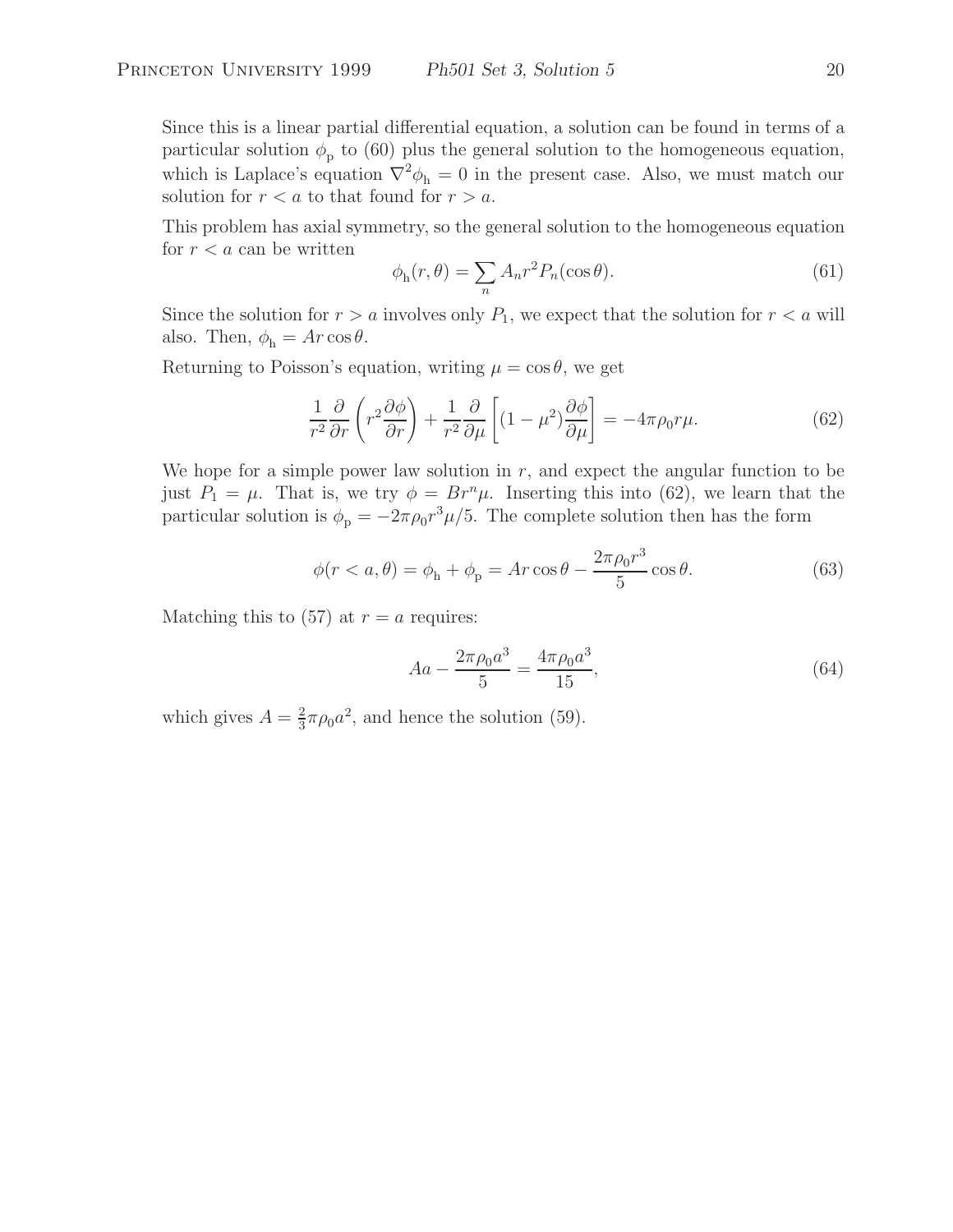6. Let the potential be given by the function  $\phi_1(r, \theta)$  inside the sphere  $(r < a)$  and  $\phi_2(r, \theta)$ outside. The boundary conditions for the potential are

$$
\phi_1(a,\theta) = \phi_2(a,\theta), \tag{65}
$$

$$
\frac{\partial}{\partial r}\phi_1(a,\theta) = \epsilon \frac{\partial}{\partial r}\phi_2(a,\theta),\tag{66}
$$

where  $\epsilon$  is the dielectric constant of the medium at  $r > a$ .

Since the asymptotic electric field at  $r \to \infty$  is  $\mathbf{E_0} = E_0 \hat{\mathbf{z}}$ , the potential  $\phi_2$  approaches

$$
\phi_2(r \to \infty) \to -E_0 z = -E_0 r P_1(\cos \theta),\tag{67}
$$

even after we have created the cavity at the origin. Hence, it is clear that the decomposition of  $\phi$  in spherical harmonics should contain only terms proportional to  $P_1(\cos \theta)$ . Recalling the general form (48), we expect

$$
\phi_1(r,\theta) = A_{\overline{a}}^T P_1(\cos\theta), \qquad (68)
$$

$$
\phi_2(r,\theta) = \left[-E_0r + B\left(\frac{a}{r}\right)^2\right]P_1(\cos\theta). \tag{69}
$$

From the boundary conditions at  $r = a$ , we get

$$
A = -E_0 a + B = \epsilon(-E_0 a - 2B). \tag{70}
$$

Solving for  $A$  and  $B$ , we get

$$
\phi_1 = -\frac{3\epsilon}{2\epsilon + 1} E_0 r \cos \theta = -\frac{3\epsilon}{2\epsilon + 1} E_0 z,\tag{71}
$$

$$
\mathbf{E}(r < a) = \frac{3\epsilon}{2\epsilon + 1} E_0 \hat{\mathbf{z}}.\tag{72}
$$

The asymptotic value of polarization is related to  $\mathbf{E}_0$  via

$$
\mathbf{P} = \frac{\epsilon - 1}{4\pi} \mathbf{E}_0.
$$
 (73)

Thus, we may rewrite  $\mathbf{E}(r < a)$  in terms of  $\mathbf{E}_0$  and asymptotic value of **P** as

$$
\mathbf{E}(r < a) = \mathbf{E}_0 + \frac{4\pi \mathbf{P}}{2\epsilon + 1}.\tag{74}
$$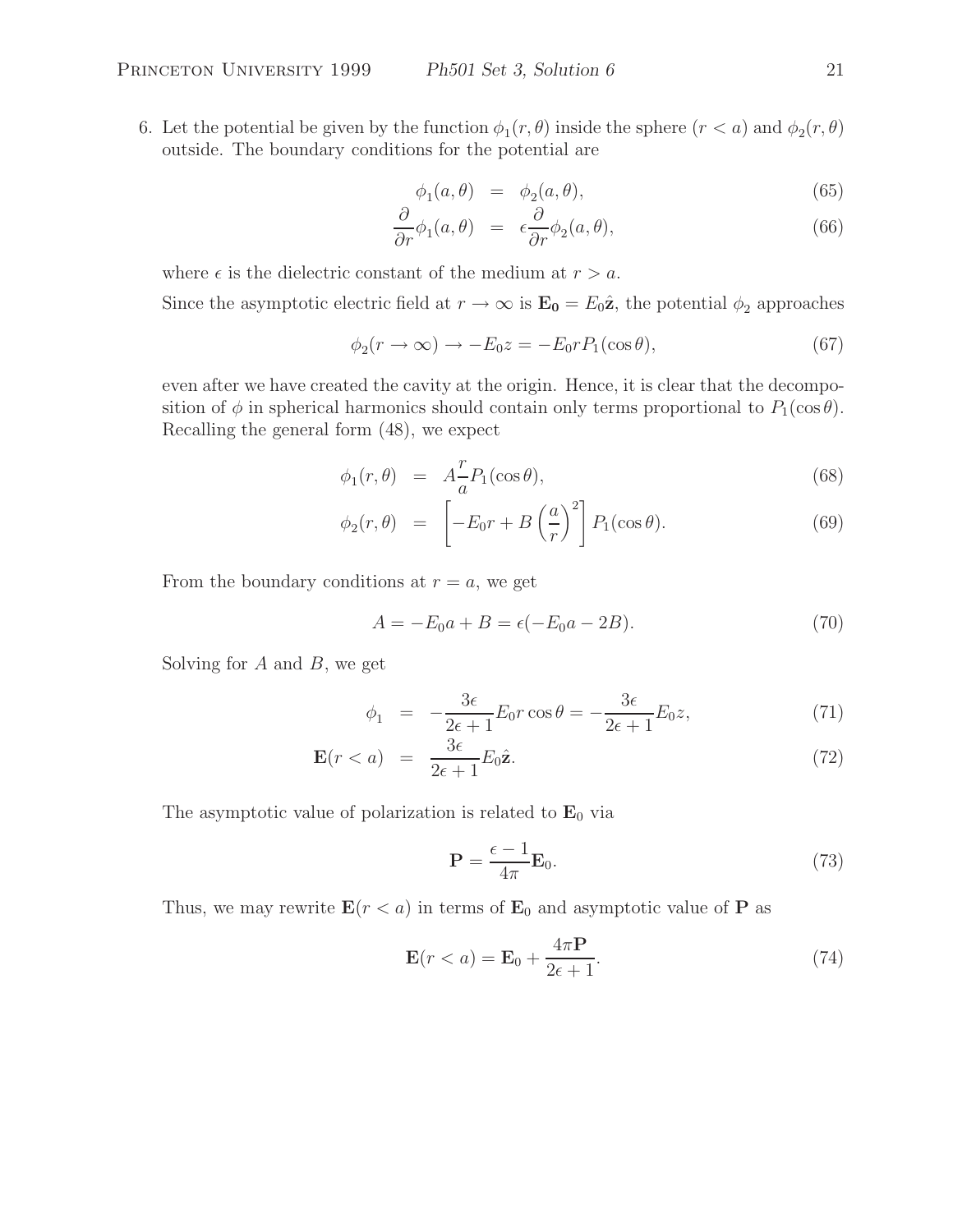7. The equation of the surface of the sphere of radius b and center at  $z = c$  is

$$
b^{2} = r^{2} - 2rc \cos \theta + c^{2} = r^{2} \left( 1 - 2\frac{c}{r} \cos \theta \right) + c^{2},
$$
 (75)

where r is measured from the origin in a spherical coordinate system. For small  $c$ , we approximate this as

$$
r = b + c\cos\theta + \mathcal{O}(c^2) = bP_0(\cos\theta) + cP_1(\cos\theta) + \mathcal{O}(c^2). \tag{76}
$$

Between the spherical shells of radii a and b, the potential  $\phi$  has the general axially symmetric form (48). From the boundary condition  $\phi(r=a)=0$ , we conclude that

$$
\phi(r,\theta) = \sum_{n} A_n \left[ \left(\frac{r}{a}\right)^n - \left(\frac{a}{r}\right)^{n+1} \right] P_n(\cos\theta). \tag{77}
$$

The boundary condition on the outer shell can expressed via (76) in terms of  $P_0(\cos \theta)$ and  $P_1(\cos \theta)$ . Hence, it is plausible that only  $A_0$  and  $A_1$  are nonzero in (77), which then reads

$$
\phi = A_0 \left( 1 - \frac{a}{r} \right) + A_1 \left( \frac{r}{a} - \frac{a^2}{r^2} \right) P_1. \tag{78}
$$

[For a discussion that does not make this leap, see eqs. ]

The boundary condition on the outer shell now implies that

$$
\phi(r = b + cP_1) = V
$$
  
=  $A_0 \left( 1 - \frac{a}{b + cP_1} \right) + A_1 \left( \frac{b + cP_1}{a} - \frac{a^2}{(b + cP_1)^2} \right) P_1$  (79)  
 $\approx A_0 \left( 1 - \frac{a}{b} \right) + \left\{ A_0 \frac{ac}{b^2} + A_1 \left( \frac{b}{a} - \frac{a^2}{b^2} \right) \right\} P_1$ 

where we have dropped terms in  $P_1^2$  in the last line of (79) as these lead to a correction to  $A_0$  of order  $c^2$ . Hence, the constant term on the last line of (79) equals V, while the coefficient of  $P_1$  must be zero. This determines the values of  $A_0$  and  $A_1$ , and the potential is

$$
\phi(r,\theta) = V \left[ \frac{r-a}{b-a} \frac{b}{r} - \frac{abc}{r^2(b-a)} \left( \frac{r^3 - a^3}{b^3 - a^3} \right) P_1(\cos \theta) + \mathcal{O}(c^2) \right].
$$
 (80)

To find the capacitance  $C = Q/V$ , we have to find the charge  $\pm Q$  on the spherical shells. It is simpler to calculate this for the inner shell which is at  $r = q$ .

$$
Q = \int \sigma \ dS = \int \frac{E_r(r=a)}{4\pi} \ dS = -\frac{a^2}{2} \int_{-1}^1 d\cos\theta \frac{\partial \phi(a,\theta)}{\partial r}.
$$
 (81)

The terms in the integrand proportional to  $P_1(\cos \theta)$  will integrate to zero, so the capacitance is unchanged by a small offset  $c$ .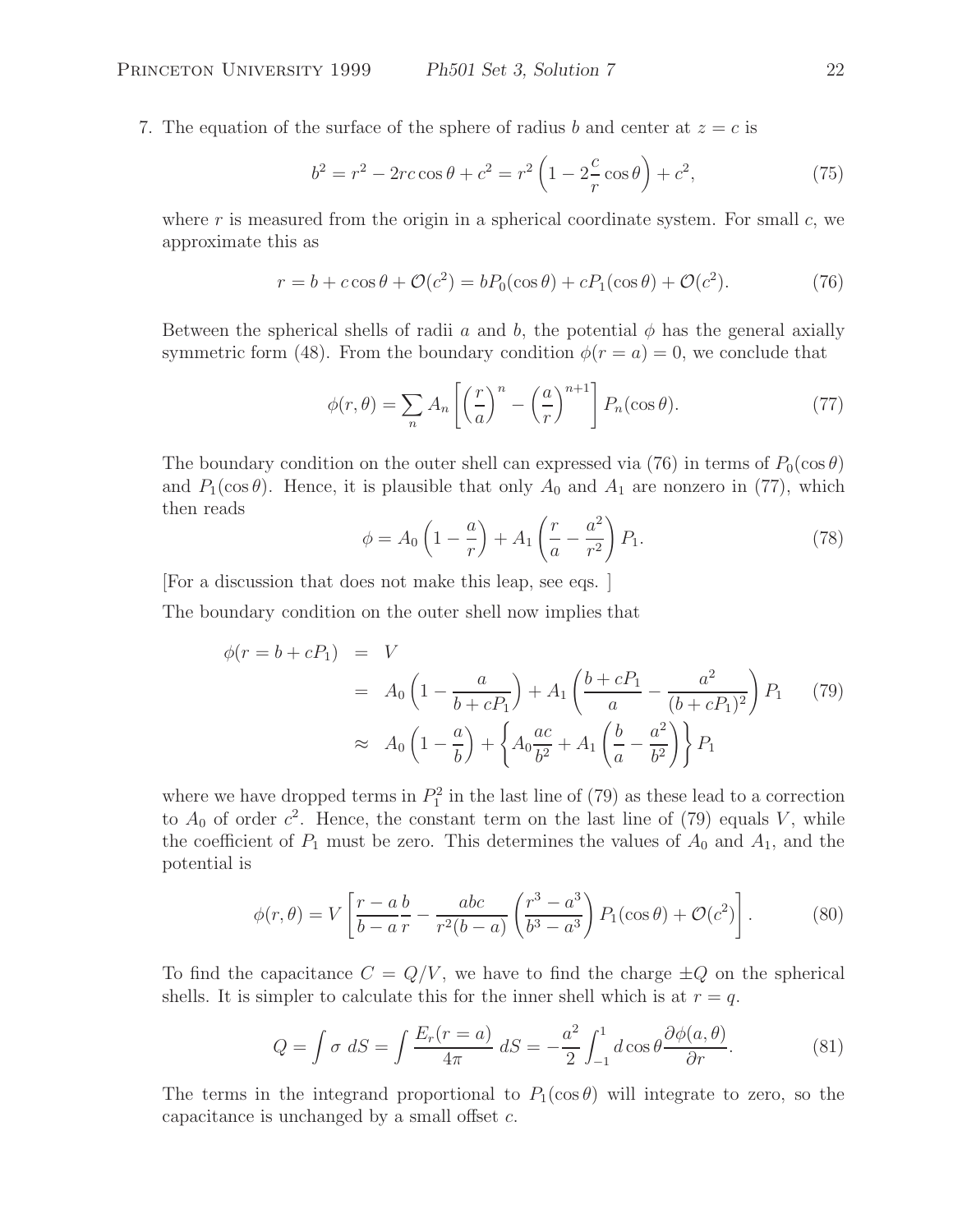For the record,  $Q = abV/(b - a) = CV$  so the capacitance is  $C = ab/(b - a)$  (which is a length, as always in Gaussian units).

As a footnote, we show how the boundary condition on the outer shell could be implemented without immediately assuming that only coefficients  $A_0$  and  $A_1$  are important in (77). Neglecting terms of  $\mathcal{O}(c^2)$ , we find

$$
\phi(r = b + c \cos \theta) = V
$$
  
\n
$$
\approx \sum_{n} A_n \left\{ \left(\frac{b}{a}\right)^n \left(1 + n \frac{c}{b} \cos \theta\right) - \left(\frac{b}{a}\right)^{-n-1} \left(1 - (n+1) \frac{c}{b} \cos \theta\right) \right\} P_n(\cos \theta)
$$
  
\n
$$
= \sum_{n} A_n \left[ \left(\frac{b}{a}\right)^n - \left(\frac{b}{a}\right)^{-n-1} \right] P_n(\cos \theta)
$$
  
\n
$$
+ \frac{c}{b} \sum_{n} A_n \left[ n \left(\frac{b}{a}\right)^n + (n+1) \left(\frac{b}{a}\right)^{-n-1} \right] P_1(\cos \theta) P_n(\cos \theta).
$$
 (82)

At this point, we invoke the recurrence relation

$$
P_1(\cos \theta)P_n(\cos \theta) = \frac{n+1}{2n+1}P_{n+1}(\cos \theta) + \frac{n}{2n+1}P_{n-1}(\cos \theta).
$$
 (83)

The constants  $A_n$  are determined from the requirement that the coefficients of  $P_n$  in (82) should be zero for  $n > 0$ , and the coefficient of  $P_0 = 1$  is V. This leads to recurrence relations for  $A_n$  of the following form (schematically):

$$
(\cdots)A_n + c(\cdots)A_{n+1} + c(\cdots)A_{n-1} = 0, \qquad n > 0.
$$
 (84)

By iteration, we find a solution with the property  $A_n \propto \mathcal{O}(c^n)$ . It is straightforward to find the first two coefficients  $A_0$  and  $A_1$ , which again gives (80).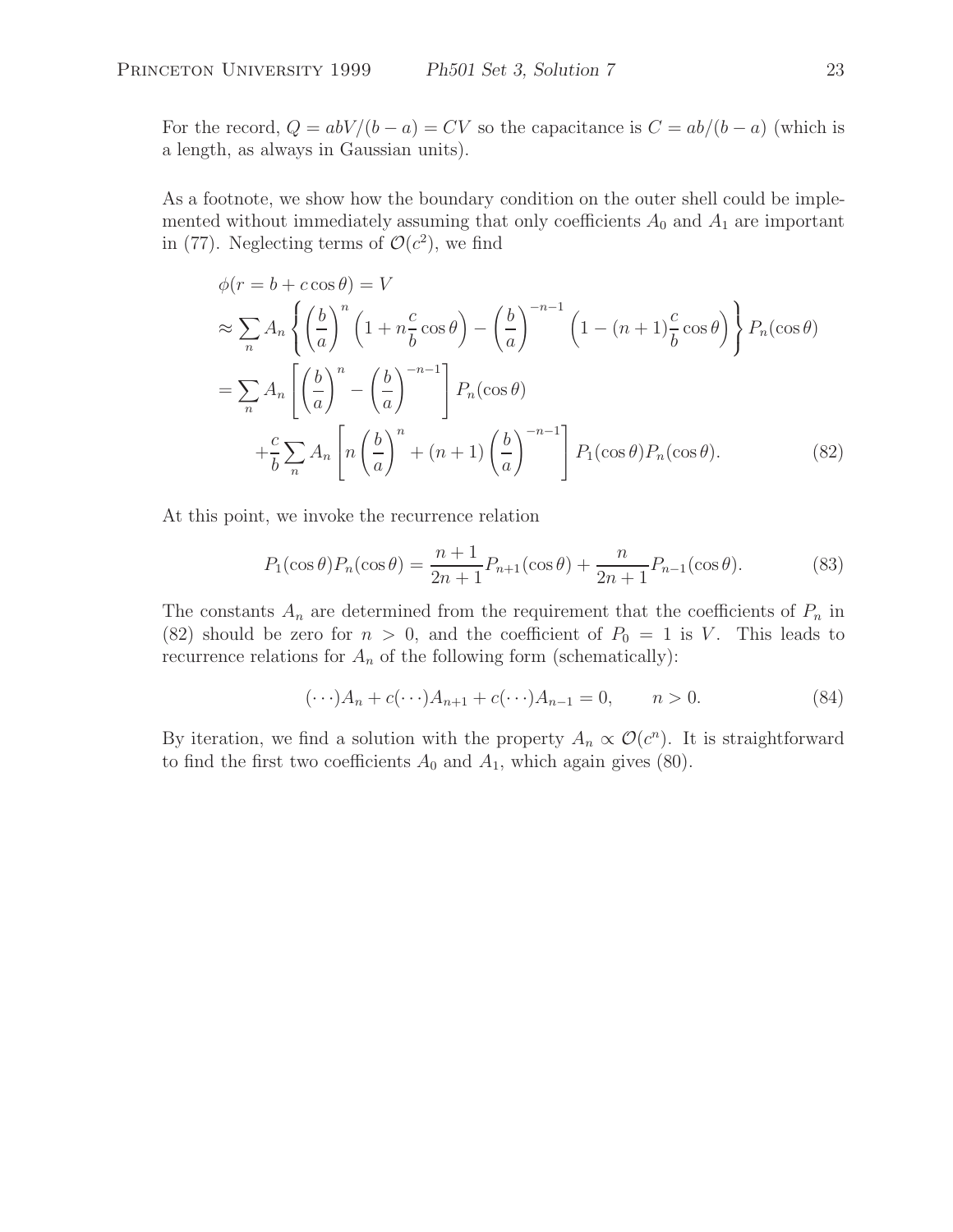8. The problem concerns two examples of specified, axially symmetry charge distributions. Hence, the multipole expansion (54) can be used to calculate the electric potential.

a) The charge distribution is  $\rho = Q/2a$  along the line from  $z = -a$  to  $z = a$ . Thus, there is charge only for  $\cos \theta = 1$  and  $-1$ , and the charge distribution is symmetric in cos θ. Since  $P_n(-1) = (-1)^n P_n(1)$ , the integrals in (54) will be nonzero only for even n. For an observer at  $r > a$ , the multipole expansion simplifies to

$$
\phi(r > a, \theta) = \frac{Q}{2a} \sum_{n} \frac{P_{2n}(\cos \theta)}{r^{2n+1}} \cdot 2 \int_0^a dz'(z')^{2n} P_{2n}(1) = \frac{Q}{r} \sum_{n} \left(\frac{a}{r}\right)^{2n} \frac{P_{2n}(\cos \theta)}{2n+1}.
$$
 (85)

Similarly,

$$
\phi(r < a, \theta) = \frac{Q}{2a} \sum_{n} \frac{P_{2n}(\cos \theta)}{r^{2n+1}} \cdot 2 \int_{0}^{r} dz'(z')^{2n} P_{2n}(1) + \frac{Q}{2a} \sum_{n} r^{2n} P_{2n}(\cos \theta) \cdot 2 \int_{r}^{a} \frac{dz'}{(z')^{2n+1}} P_{2n}(1) = \frac{Q}{a} \sum_{n} P_{2n}(\cos \theta) \left\{ \frac{1}{2n+1} + \frac{1}{2n} \left[ 1 - \left(\frac{r}{a}\right)^{2n} \right] \right\}. \tag{86}
$$

As expected (85) and (86) agree at  $r = a$ .

b) As in example a), the charge distribution is symmetric in  $\cos \theta$ , so only even n will contribute to the multipole expansion of the potential. The charge distribution on the disc  $r < a$ ,  $\cos \theta = 0$  is  $\rho = Q/\pi a^2$ . Hence, the potential for  $r > a$  is

$$
\phi(r > a, \theta) = \frac{Q}{\pi a^2} \sum_{n} \frac{P_{2n}(\cos \theta)}{r^{2n+1}} \int_0^a 2\pi r' dr' (r')^{2n} P_{2n}(0)
$$

$$
= \frac{Q}{r} \sum_{n} \frac{(-1)^n (2n-1) P_{2n}(\cos \theta)}{2^n (n+1)} \left(\frac{a}{r}\right)^{2n}, \tag{87}
$$

which gives (9), noting that  $P_{2n}(0) = (-1)^2(2n-1)/2^n$ . Similarly,

$$
\phi(r < a, \theta) = \frac{Q}{\pi a^2} \sum_n \frac{P_{2n}(\cos \theta)}{r^{2n+1}} \int_0^r 2\pi r' \, dr'(r')^{2n} P_{2n}(0) \\
+ \frac{Q}{\pi a^2} \sum_n r^{2n} P_{2n}(\cos \theta) \int_r^a 2\pi r' \, dr' \frac{P_{2n}(0)}{(r')^{2n+1}} \\
= \frac{Qr}{a^2} \sum_n \frac{(-1)^n P_{2n}(\cos \theta)}{2^n} \left[ \frac{4n+1}{n+1} - 2\left(\frac{r}{a}\right)^{2n-1} \right].
$$
\n(88)

Again, these two expressions agree at  $r = a$ .

The charged surfaces in these examples are not conductors, so those surfaces are not equipotentials.

If you had forgotten the multipole expansion, you could have proceeded by first solving the simpler problem of the potential on the axis. For example, in the case of the charged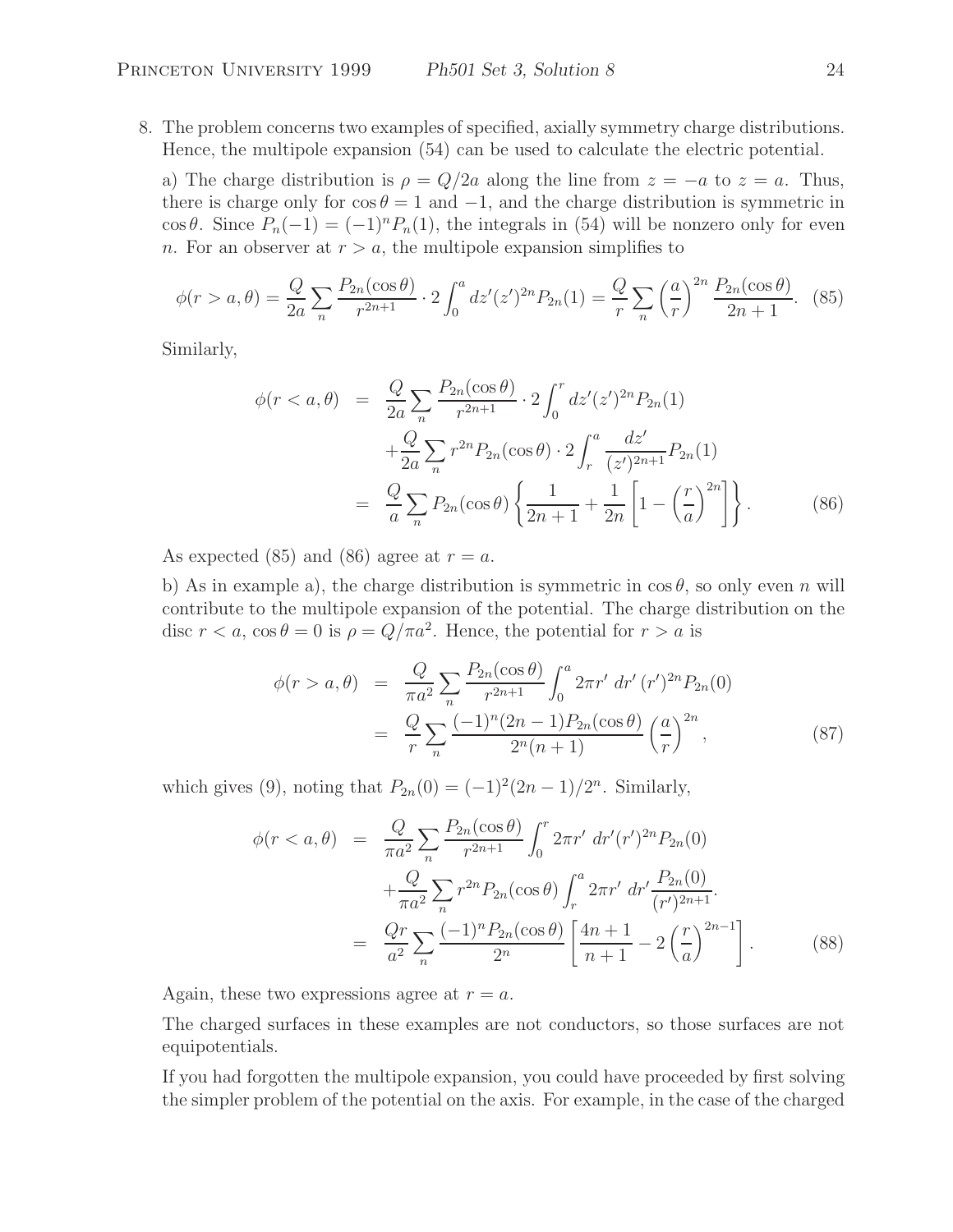disk,

$$
\phi(z > a) = \frac{Q}{\pi a^2} \int_0^a \frac{2\pi r \, dr}{\sqrt{r^2 + z^2}} = \frac{2Q}{a^2} \left[ \sqrt{z^2 + a^2} - z \right]
$$

$$
= \frac{Q}{z} \left[ 1 - \frac{1}{4} \left( \frac{a}{z} \right)^2 + \frac{1}{8} \left( \frac{a}{z} \right)^4 - \frac{5}{64} \left( \frac{a}{z} \right)^6 + \dots \right]. \tag{89}
$$

The potential  $\phi(r, \theta)$  is obtained from this simply by replacing z by r and multiplying the term in  $1/r^n$  by  $P_n(\cos \theta)$ , *etc.*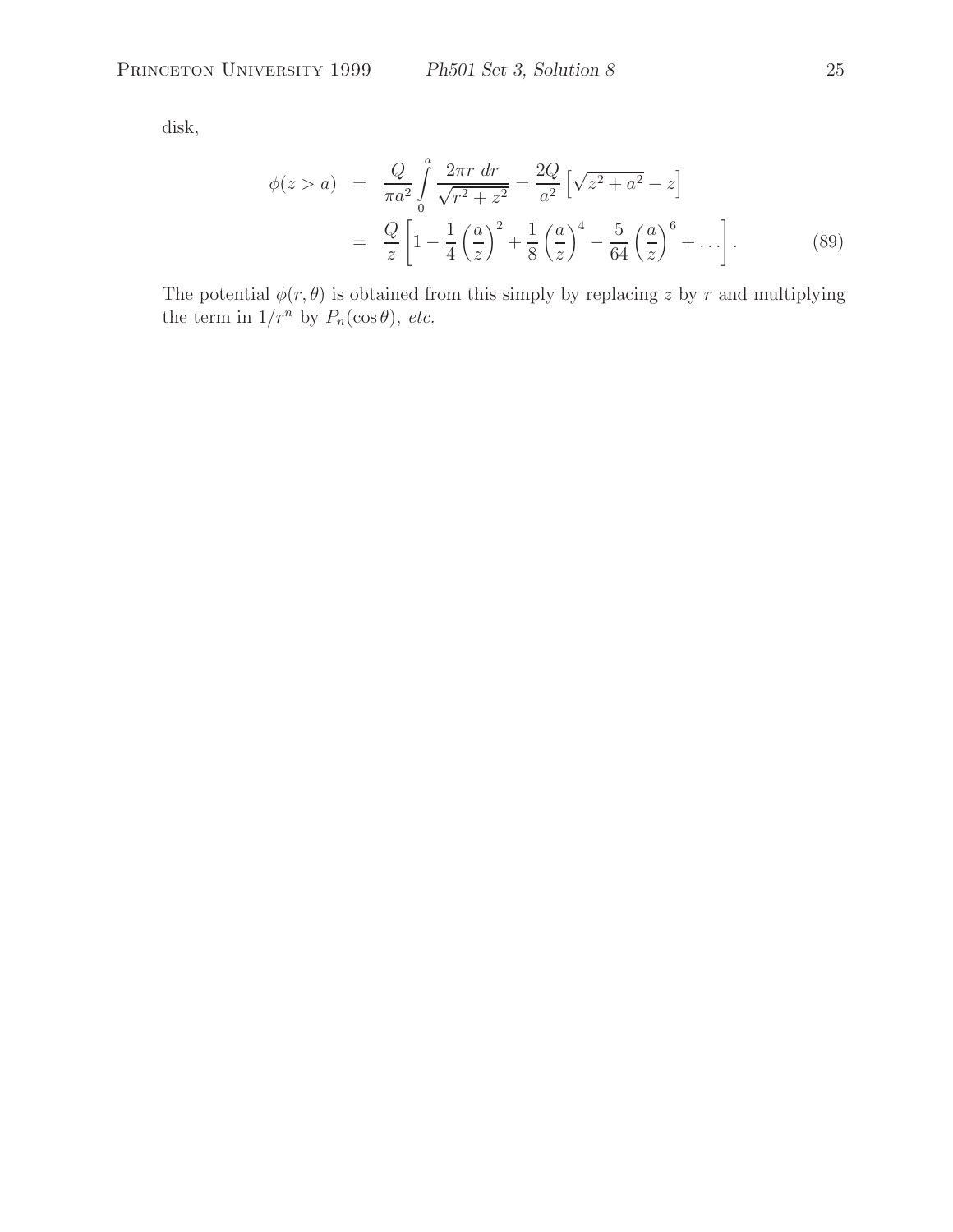9. a) We expect any solution of Laplace's equation having axial symmetry in cylindrical coordinates  $(r, \theta, z)$  to be a sum of expressions of the form

$$
e^{\pm kz}J_0(kr). \tag{90}
$$

In the example of a conducting disk, there are no boundary surfaces, so the separation constant k will be continuous. The problem is symmetric about the plane  $z = 0$ , so we look for a solution of the form

$$
\phi(r,z) = \int_0^\infty dk \ f(k)e^{-k|z|} J_0(kr). \tag{91}
$$

To find the Fourier coefficients  $f(k)$ , we note that the electric field experiences a jump across the conducting disk at  $z = 0$ :

$$
\frac{\partial}{\partial z}\phi(r < a, z = 0^+) - \frac{\partial}{\partial z}\phi(r < a, z = 0^-) = -4\pi\sigma. \tag{92}
$$

Hence,

$$
-2\int_{0}^{\infty} k f(k) J_0(kr) \, dk = -\frac{2Q}{a} \frac{\theta(a-r)}{\sqrt{a^2 - r^2}},\tag{93}
$$

using expression (10) for the charge density  $\sigma$ . Given the integral relation

$$
\int_0^\infty \sin ka J_0(kr) \, dk = \begin{cases} 0, & r > a \\ \frac{1}{\sqrt{a^2 - r^2}}, & r < a \end{cases} = \frac{\theta(a-r)}{\sqrt{a^2 - r^2}}. \tag{94}
$$

we find that  $f(k) = Q \sin(ka)/ka$ , and the potential is given as in (11).

b) To give a solution in spherical coordinates for the potential due to a specified, axially symmetric charge distribution, we again use the multiple expansion (54). The present problem is quite similar to problem 8b, so we write

$$
\phi(r > a, \theta) = \frac{Q}{2\pi a} \sum_{n} \frac{P_{2n}(\cos \theta)}{r^{2n+1}} \int_{0}^{a} 2\pi r' dr' \frac{(r')^{2n}}{\sqrt{a^{2} - r'^{2}}} P_{2n}(0)
$$

$$
= \frac{\sqrt{\pi}Q}{a} \sum_{n} \frac{P_{2n}(0)\Gamma(n+1)}{(2n+1)\Gamma(n+3/2)} \left(\frac{a}{r}\right)^{2n+1} P_{2n}(\cos \theta),
$$

$$
= \frac{Q}{a} \sum_{n} \frac{(-1)^{n}}{2n+1} \left(\frac{a}{r}\right)^{2n+1} P_{2n}(\cos \theta), \tag{95}
$$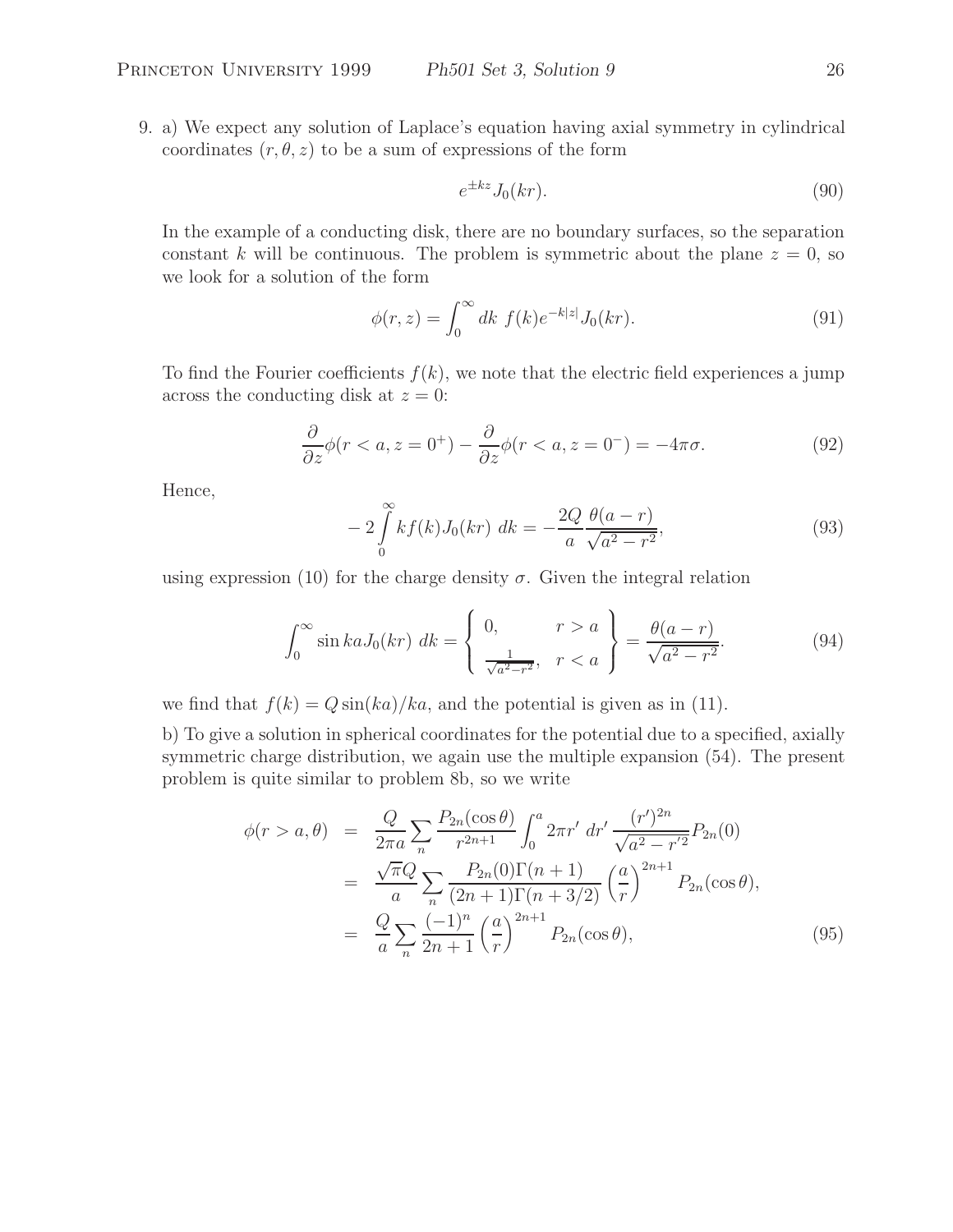10. This problem has boundary conditions on the potential that  $\phi(r = a) = 0$ , and  $\phi(z = a)$ 0) = V, so a solution in cylindrical coordinates  $(r, \theta, z)$  for  $r < a, z > 0$  will have the form

$$
\phi = \sum_{l} A_l e^{-k_l z} J_0(k_l r). \tag{96}
$$

where  $J_0(k_l a) = 0$ . At  $z = 0$ , we have

$$
V = \sum_{l} A_l J_0(k_l r). \tag{97}
$$

The  $\{J_0(k_lr)\}\$  are an orthogonal set of functions on the interval [0, a] upon integration with respect to  $dr^2$  rather than dr. Hence, we can evaluate the Fourier coefficients  $A_l$ by multiplying (97) by  $J_0(k_m r)$  and integrating:

$$
\sum_{l} A_{l} \int_{0}^{a} r dr J_{0}(k_{l}r) J_{0}(k_{m}r) = A_{m} \frac{a^{2}}{2} [J_{1}(k_{m}a)]^{2}
$$

$$
= V \int_{0}^{a} r dr J_{0}(k_{m}r) = V \frac{a}{k} J_{1}(k_{m}a), \qquad (98)
$$

using 5.297(3) and 5.294(7) of Smythe. With this, we obtain the expansion

$$
\phi(r,\theta,z) = \frac{2V}{a} \sum_{l} \frac{e^{-k_l z}}{k_l} \frac{J_0(k_l r)}{J_1(k_l a)}.
$$
\n(99)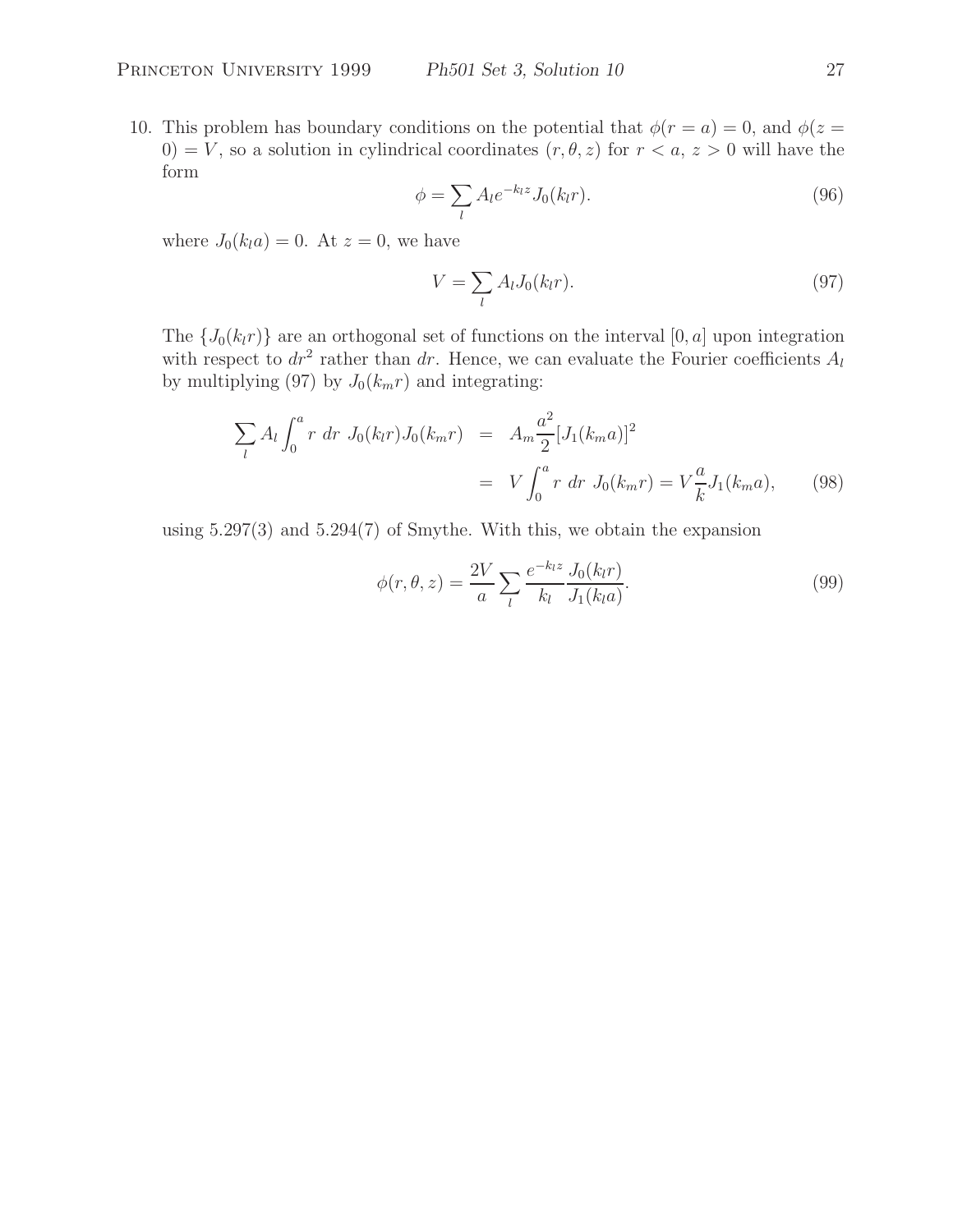- 11. This two dimensional problem involves cylinders about the z axis, so we use cylindrical coordinates to discuss the potential  $\phi(r, \theta)$ . The first conducting cylinder of radius a has its axis along the z.
	- a) A wire at  $(r, \theta) = (b, 0)$  carries charge density q per unit length.

We present three related solutions; the first two use Fourier series, where the first decomposes the potential into  $\phi = \phi_{\text{wire}} + \phi_{\text{cylinder}}$ , while the second does not; the third solution is more elementary.

In all cases, we have the symmetry  $\phi(-\theta) = \phi(\theta)$ , so the Fourier expansion for the potential contains terms in  $\cos n\theta$ , but not  $\sin n\theta$ .

The potential due to the wire has the general form

$$
\phi_{\text{wire}}(r,\theta) = \begin{cases} a_0 + \sum_{n=1} a_n \left(\frac{r}{b}\right)^n \cos n\theta, & r < b, \\ a_0 + b_0 \ln \frac{r}{b} + \sum_{n=1} a_n \left(\frac{b}{r}\right)^n \cos n\theta, & r > b, \end{cases}
$$
(100)

since this should not blow up at the origin, should be continuous at  $r = b$ , and can have a logarithmic divergence at infinity.

The potential due to the conducting cylinder has the form

$$
\phi_{\text{cylinder}}(r > a, \theta) = A_0 + B_0 \ln r + \sum_{n=1} \frac{A_n}{r^n} \cos n\theta.
$$
\n(101)

The cylinder is grounded, so the total potential (and not  $\phi_{\text{cylinder}}$ ) obeys  $\phi(r = a) = 0$ . Hence,

$$
a_0 + A_0 + B_0 \ln a = 0, \qquad A_n = -a_n \left(\frac{a^2}{b}\right)^n, \tag{102}
$$

and so the potential due to the cylinder is

$$
\phi_{\text{cylinder}}(r > a, \theta) = -a_0 + B_0 \ln \frac{r}{a} - \sum_{n=1} a_n \left(\frac{a^2/b}{r}\right)^n \cos n\theta,\tag{103}
$$

where coefficient  $B_0$  is not yet determined.

Comparing (103) to the form (100) of the potential due to the wire for  $r>b$ , we see that these are the same for terms with  $n > 0$ , except for an overall – sign, and the substitution  $b \to a^2/b$ . Since we are still free to choose the value of  $B_0$ , we set it to  $-b_0 \ln b/a$ , and the potential of the cylinder becomes

$$
\phi_{\text{cylinder}}(r > a, \theta) = -a_0 - b_0 \ln \frac{r}{a^2/b} - \sum_{n=1} a_n \left(\frac{a^2/b}{r}\right)^n \cos n\theta,\tag{104}
$$

and now the  $n = 0$  terms are also related to those of eq. (100) in the same way as the terms with  $n > 0$ .

This suggests that the potential due to a grounded, conducting cylinder of radius a in the presence of a line charge density q at  $r = b$  is the same that due to a line charge density  $-q$  at  $r = a^2/b$ . This is the desired image method for cylindrical geometry.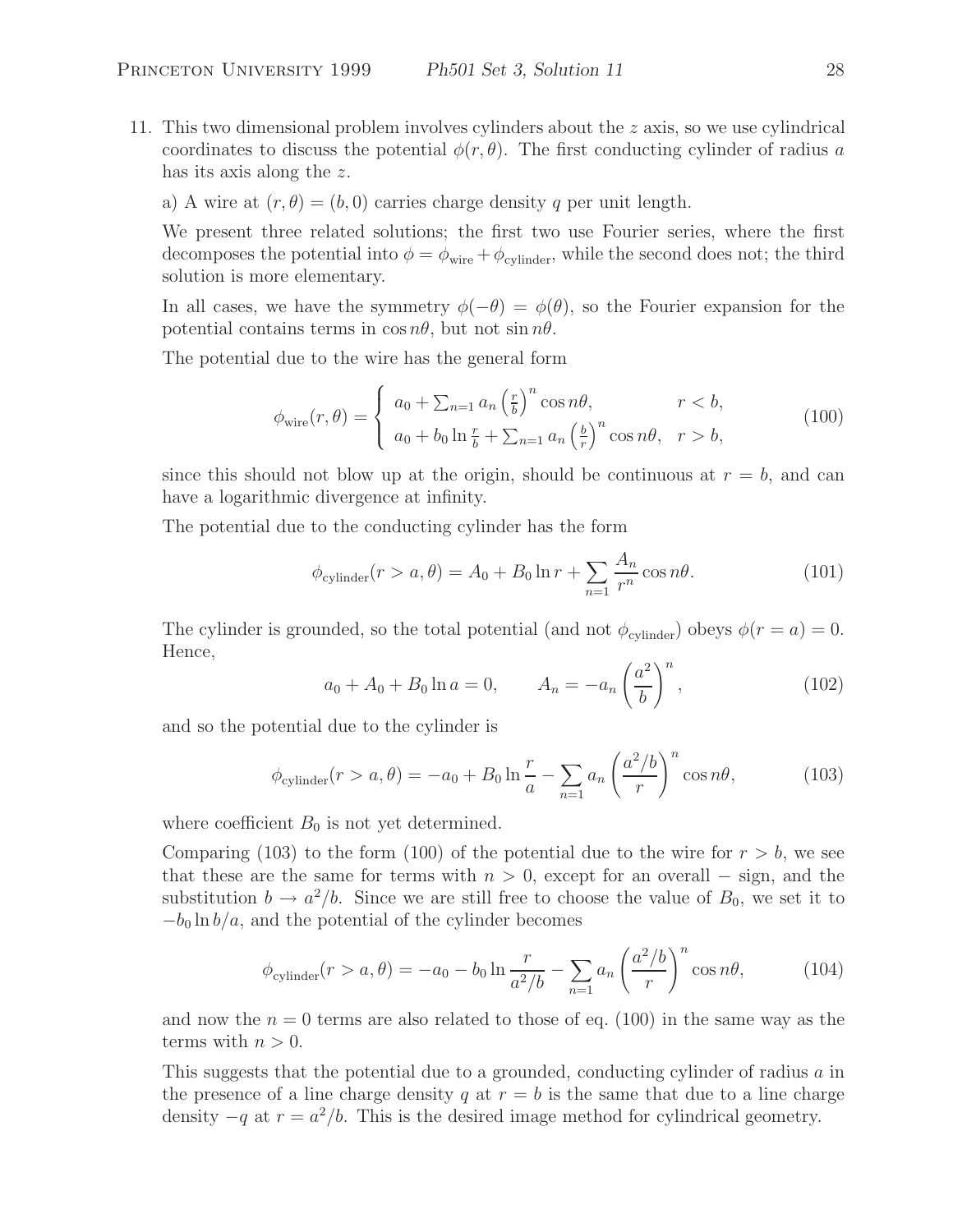There was no need to evaluate the Fourier coefficients  $a_n$  to reach this conclusion!

In the second solution, we do not separate the potential into two parts, and we carry out the evaluation of the Fourier coefficients.

The cylinder  $r = a$  is at zero potential, so the most general form that satisfies these conditions for  $a < r < b$  is

$$
\phi(r,\theta) = b_0 \ln r - b_0 \ln a + \sum_{n=1}^{\infty} A_n \left[ \left( \frac{r}{a} \right)^n - \left( \frac{a}{r} \right)^n \right] \cos n\theta \qquad (a < r < b). \tag{105}
$$

Beyond the wire at  $r = b$ , we can only have the form

$$
\phi(r,\theta) = c_0 + d_0 \ln r + \sum_{n=1}^{\infty} B_n \left(\frac{b}{r}\right)^n \cos n\theta \qquad (r > b).
$$
 (106)

As this problem is meant to represent a real 2-wire system, the energy per unit length must be finite. Therefore, we must have  $d_0 = 0$ , so that no field lines from the wire escape to infinity. This also means that the charge on the cylinder at  $r = a$  must be  $-q.$ 

The potential is continuous at  $r = b$ , which leads to the conditions

$$
c_0 = b_0 \ln \frac{b}{a}, \qquad B_n = A_n \left[ \left( \frac{b}{a} \right)^n - \left( \frac{a}{b} \right)^n \right]. \tag{107}
$$

The remaining condition is obtained by considering a Gaussian surface (of unit length in z) that surrounds the cylindrical surface  $(b, \theta)$ :

$$
4\pi q_{\rm in} = \int \mathbf{E} \cdot d\mathbf{S} = \int b \, d\theta \, (E_{r^+} - E_{r^-}). \tag{108}
$$

For this we learn that

$$
4\pi q \delta(\theta) = b(E_{r^{+}} - E_{r^{-}}) = b\left(-\frac{\partial \phi(b^{+})}{\partial r} + \frac{\partial \phi(b^{-})}{\partial r}\right)
$$
  
=  $b_0 + \sum_n n \cos n\theta \left\{B_n + A_n \left[\left(\frac{b}{a}\right)^n + \left(\frac{a}{b}\right)^n\right]\right\}.$  (109)

Multiply this by  $\cos n\theta$  and integrate over  $\theta$  to find

$$
b_0 = 2q, \qquad B_n + A_n \left[ \left( \frac{b}{a} \right)^n + \left( \frac{a}{b} \right)^n \right] = \frac{4q}{n}.
$$
 (110)

Combining this with (107), we learn that

$$
c_0 = 2q \ln \frac{b}{a}, \qquad A_n = \frac{2q}{n} \left(\frac{a}{b}\right)^n, \qquad B_n = \frac{2q}{n} \left[1 - \left(\frac{a}{b}\right)^{2n}\right]. \tag{111}
$$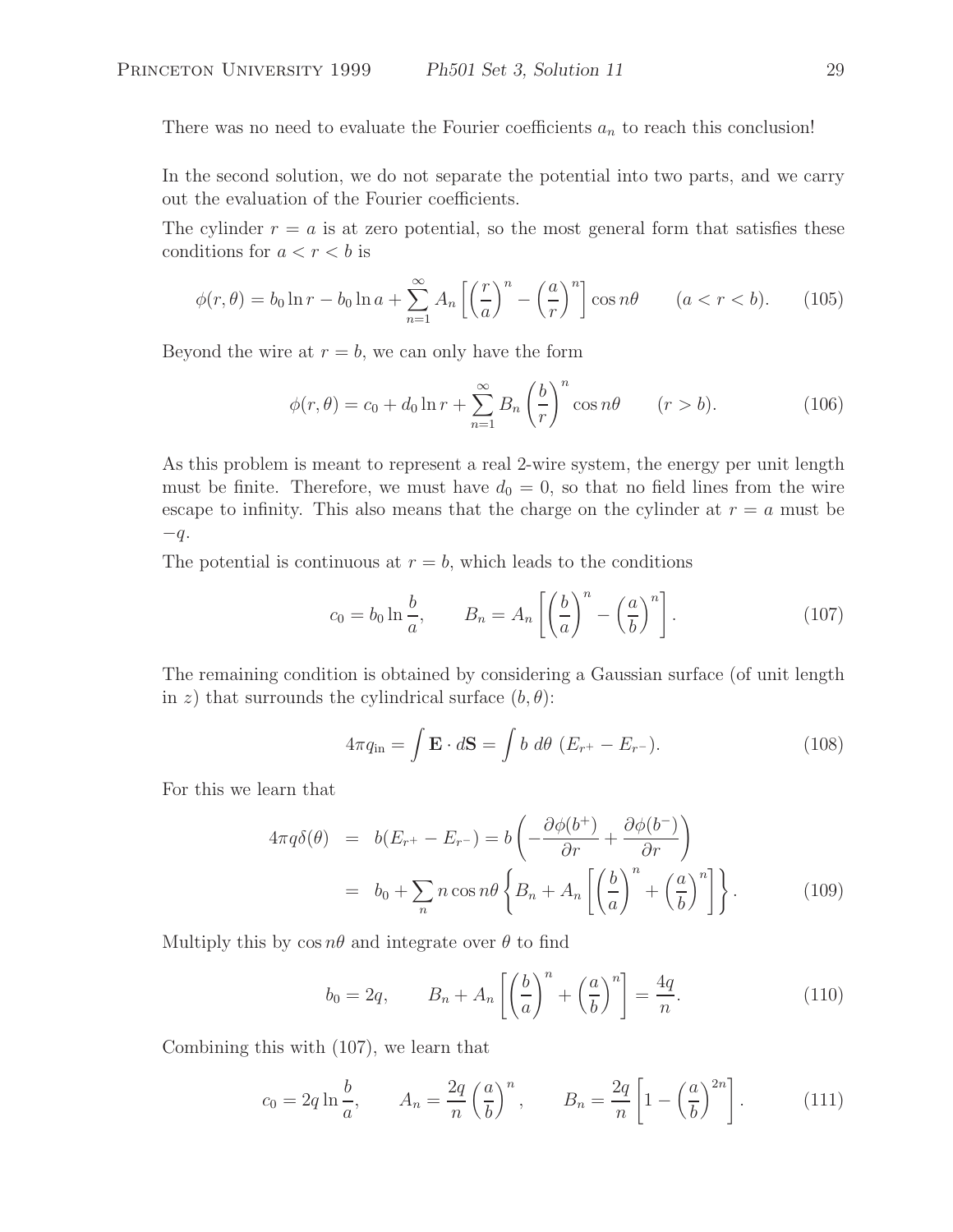For  $a < r < b$  we now have

$$
\phi(r,\theta) = 2q \ln \frac{r}{a} + 2q \sum_{n} \frac{1}{n} \left(\frac{a}{b}\right)^{n} \left[\left(\frac{r}{a}\right)^{n} - \left(\frac{a}{r}\right)^{n}\right] \cos n\theta
$$
  
\n
$$
= 2q \ln \frac{r}{a} + 2qRe \sum_{n} \frac{1}{n} \left[\left(\frac{r}{b}\right)^{n} - \left(\frac{a^{2}}{br}\right)^{n}\right] (e^{i\theta})^{n}
$$
  
\n
$$
= 2q \ln \frac{r}{a} - 2qRe \left[\ln \left(1 - \frac{re^{i\theta}}{b}\right) - \ln \left(1 - \frac{a^{2}e^{i\theta}}{br}\right)\right]
$$
  
\n
$$
= 2q \ln \frac{r}{a} - 2q \ln \left|1 - \frac{re^{i\theta}}{b}\right| + 2q \ln \left|1 - \frac{a^{2}e^{i\theta}}{br}\right|
$$
  
\n
$$
= 2q \ln \frac{b}{a} - 2q \ln \left|b - re^{i\theta}\right| + 2q \ln \left|r - \frac{a^{2}e^{i\theta}}{b}\right|
$$
  
\n
$$
= 2q \ln \frac{b}{a} - 2q \ln \sqrt{r^{2} - 2br \cos \theta + b^{2}} + 2q \ln \sqrt{r^{2} - 2r \frac{a^{2}}{b} \cos \theta + \left(\frac{a^{2}}{b}\right)^{2}}.
$$
  
\n(112)

Recall that the potential at distance R from a line of charge  $q$  per unit length is  $\phi = -2q \ln R + \text{const.}$  Thus the second term of the last line of (112) is the potential due to the line of charge density q at  $(r, \theta)=(b, 0)$ . The second term is equal to the potential due to a line of charge density  $-q$  at  $(r, \theta) = (a^2/b, 0)$ .

Hence, we have demonstrated the cylindrical image method: the image in a conducting cylinder of radius a of a line of charge density q at radius b is a line of charge density  $-q$ at radius  $a^2/b$ . In terms of distances  $r_1$  and  $r_2$  shown in the figure below, the potential is then,

$$
\phi(r,\theta) = 2q \ln \frac{br_2}{ar_1}.\tag{113}
$$

[We skip the demonstration that this prescription also works for  $r > b$ .]

For a third solution, we suppose that there exists an image wire carrying charge density  $q'$  at distance c from the center of the conducting cylinder, as shown in the figure.



Then the potential at an aribitrary point  $(r, \theta)$  due to the two wires is

$$
\begin{array}{rcl}\n\phi(r,\theta) & = & \phi_q + \phi_{q'} = K - 2q \ln r_1 - 2q' \ln r_2 \\
& = & K - q \ln(r^2 + b^2 - 2br \cos \theta) - q' \ln(r^2 + c^2 - 2cr \cos \theta).\n\end{array} \tag{114}
$$